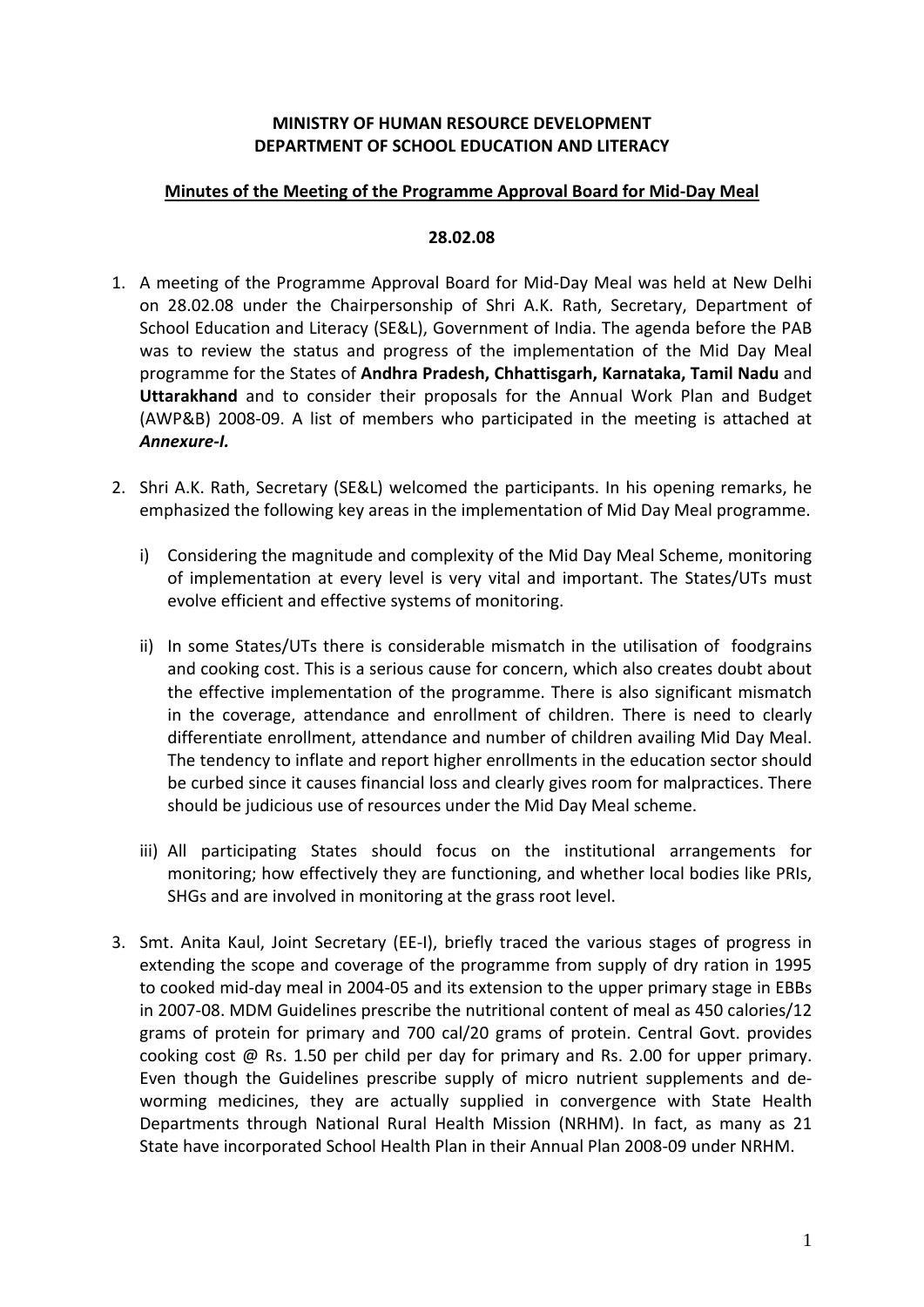Considering the fact that this programme provides hot cooked nutritious meal to 12 crore children in 9.5 lakhs schools every day, it involves huge logistic arrangements. There are several issues of concern to improve the implementation of the scheme. State wise issues have been identified and presented in the Appraisal Notes circulated to State Secretaries participating in the meeting for paying special attention to them.

She also highlighted the important aspects of fostering gender and social equality under MDM Scheme. She also informed the participants that National University of Educational Planning and Administration (NUEPA) has undertaken the project of documenting best practices in implementation of MDM Scheme and requested the State representatives to render necessary assistance to Dr. Pramila Menon of NUEPA who is coordinating the documentation of best practices on behalf of NUEPA.

- 4. Shri. S.K. Ray, Joint Secretary-Financial Advisor, Ministry of HRD, Govt. of India stated that there is enormous delay in fund flow from State level to School level mainly due to non‐provision of budgetary allocations in the State Budgets. He requested the States to take immediate steps to make suitable provisions in the State Budget 2008‐09 in respect of (i) Reimbursement of various components of Central Assistance, including cooking costs, transportation grants, MME, construction of kitchen sheds and procurement of cooking devices, and (ii) minimum mandatory contribution towards cooking cost. He stated that States/ UTs should inform the Department of School Education and Literacy, MHRD, about the budgetary provisions made for the year 2008‐09. He stated that the releases under MDM Scheme for the year 2008‐09 will be contingent upon States making adequate provisions in the State budget. He also insisted that States should immediately put in operation a robust MIS system to capture the data from school level on enrollment, number of children availing Mid Day Meal, number of meals served and utilization of resources under the Scheme and furnish these information regularly to the Govt. of India to effectively monitor optimum utilization of resources under MDM Scheme.
- 5. With these preliminary interventions, Shri A.K. Rath, Secretary, SE&L invited the State representatives to make their presentations on the AWP&B for 2008‐09.

# **UTTARAKHAND**

- 6**.** Dr. (Ms.) Bhupinder Kaur Aulakh, Additional Secretary and ex‐officio State Project Director (SSA), Government of Uttarakhand made a power point presentation on the MDM Annual Work Plan & Budget 2008‐09. The salient features of the presentation are summarized as under:‐
	- i. Govt of Uttarakhand had started the scheme from Sahaspur block of Dehradun district in the year 2001‐02. From 2003‐04, all primary schools, aided primary schools, EGS/AIE centres were covered. At present, 7,37,712 children are studying in 13,358 primary schools, EGS/AIE centres. From January 2008, the State has extended the MDM scheme to the 1100 upper primary schools with an enrolment of 97,254 in 21 Educationally Backward Blocks( EEBs)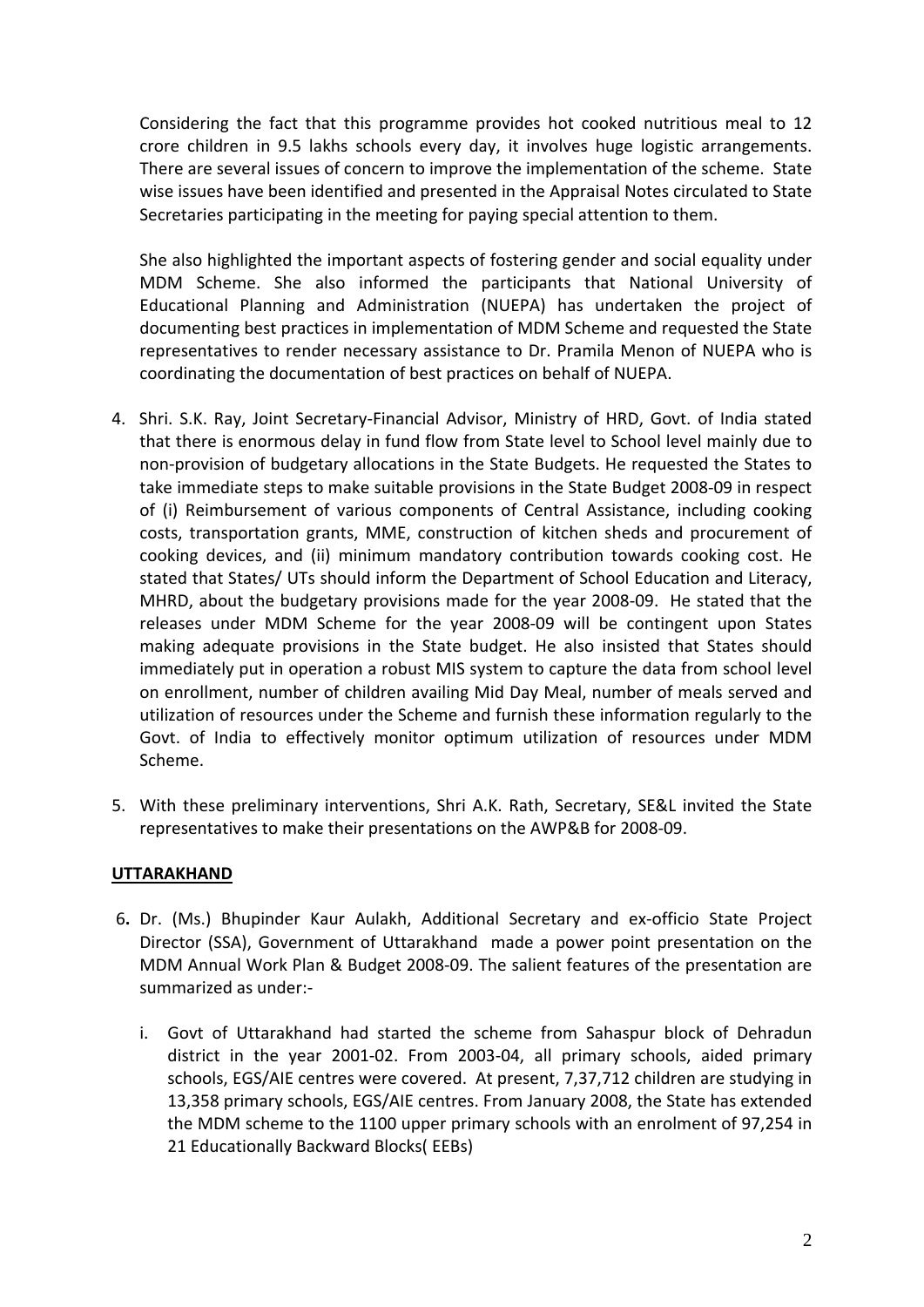ii. Nutrition: The nutritional status of children under age-3 as per NFHS-3 is as follows:

| Infant Mortality | = | 67 per 1000 in last 5 years |
|------------------|---|-----------------------------|
| Under weight     |   | 42%                         |
| Stunted          | = | 47%                         |
| Wasted           |   | 8%<br>$=$                   |
| Anemic           |   | 62%                         |

iii. Management: The State has following administrative structure:

School Education Department, Govt of Uttarakhand (State Nodal Department)



iv. Implementation: (a) The State has appointed Bhojan Mata/Sahayika for cooking and serving the Mid Day Meal. The Bhojan Mata is the mother of one of the children enrolled in same school belonging to BPL community of the same village selected by VEC or SMC, as the case may be. At present 15,110 Bhojan Matas and Sahayikas are involved in implementing the Mid Day Meal Scheme at the primary stage. The Bhojan Matas and Sahayikas are paid honorarium, calculated on the basis of the number of children in the School. An honorarium of Rs.250 is paid to Bhojan Mata/Sahayika for schools with children up to 25 children, Rs.350 for schools with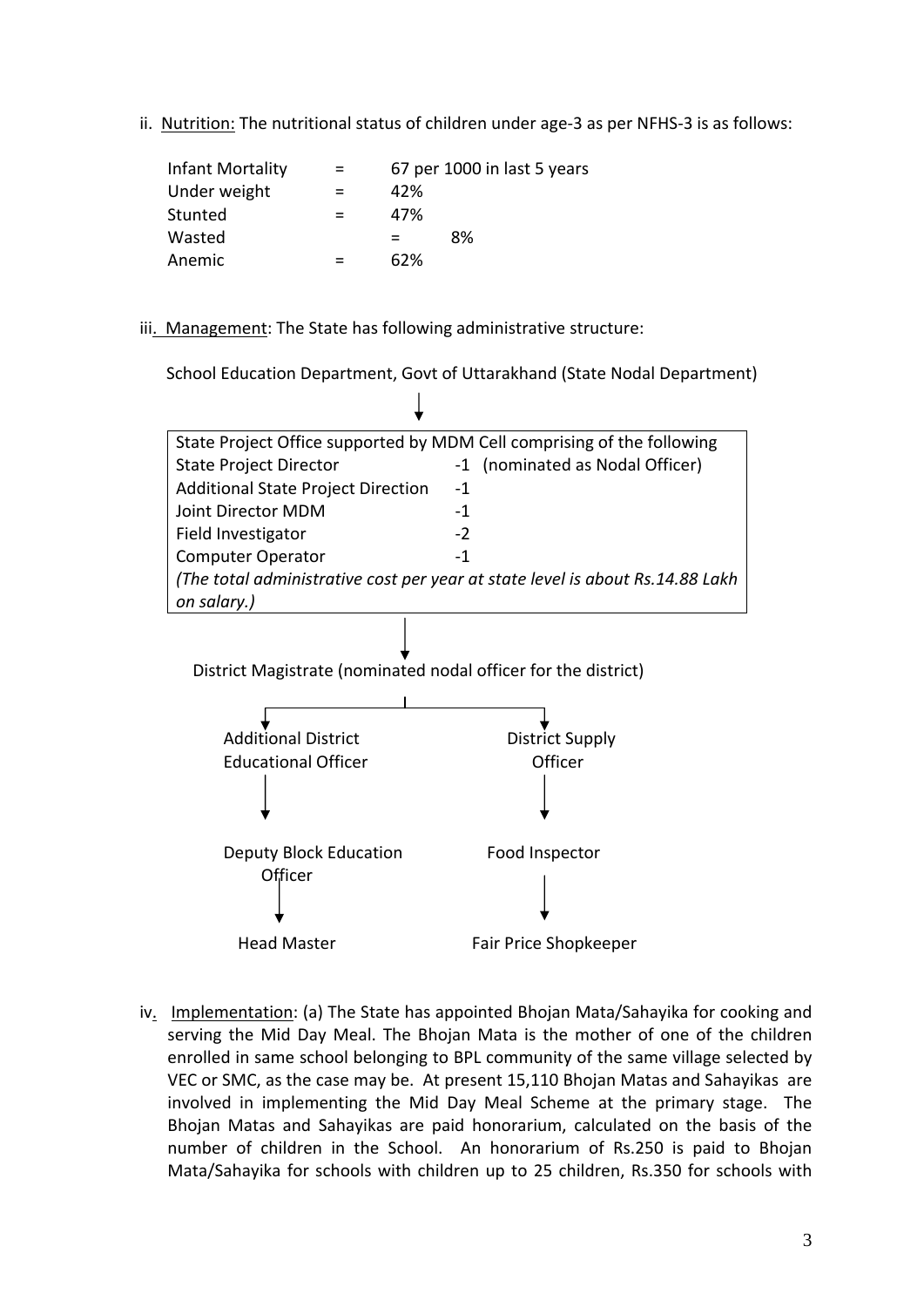26‐50 children, Rs.450 for 50‐100 children. One extra Sahayika is appointed in schools with children more than 100 and paid Rs.250.

(b) Foodgrain is stored in schools in grain bins procured under PMGY. Two kinds of registers are maintained for keeping records: one for enrollment and attendance and the second for food utilization and expenditure.

(c) The State provides orientation training to community members, teachers and officers on the Mid Day Meal scheme. With the help of nutritionists/experts the State Government has prepared a "Vyanjan Pustika" containing guidelines on conversion of food with the break up of cost and calories. Those implementing the Mid Day Meal scheme are expected to follow these guidelines. The State also provides additional nutrition like fruits, eggs or other locally available item at the cost of 0.50 per child per day.

(d) Parents particularly mothers are involved in monitoring the programme. State has converted utensils and grain bins into teaching learning materials and has utilized these items for teaching children about calorific value, cleanliness, hygiene and other area of learning.

(e) State has appointed Block Education Officer, District Education Officer, District Magistrate and SPD at State level for monitoring the Mid Day Meal Programme.

- **v.** Fortification: A pilot project on fortification has been initiated in Tehri District with financial assistance from World Food Programme. The cost of fortification works out to Rs. 0.10 per child/ day. One spoon of "India‐mix" comprising vitamins, folic acid, zinc soybeans and other nutrients are added to dal.
- vi. Foodgrains management: The State Government distributes free foodgrains from the nearest FCI godown to the districts as per their demand. The Regional Food Corporation transports foodgrains from FCI godown to different district godowns. District Supply Officers (DSOs) are responsible for collection of food grains from the FCI godown, arranging transportation of food grain and distribution through Fair Price Shop to primary schools. The Foodgrains flow chart is as under:

# $FCI \rightarrow RFC \rightarrow Fair Price Shop \rightarrow School$

vii. Fund flow: The State Govt makes budget provision in the annual budget. Funds are released to the Education Department, which transfers the funds, through State Project Directorate, to different districts. Funds for cooking and convergence are provided to Additional District Education Officer at District level. Additional District Education Officer (ADEO) transfers the money to the respective bank accounts of the schools. At school level, joint accounts are maintained. The joint account is operated by Head Teacher and Gram Pradhan of the village at present but from the year 2008‐ 09 and onwards, the joint account will be operated by Head Teacher and SMC President.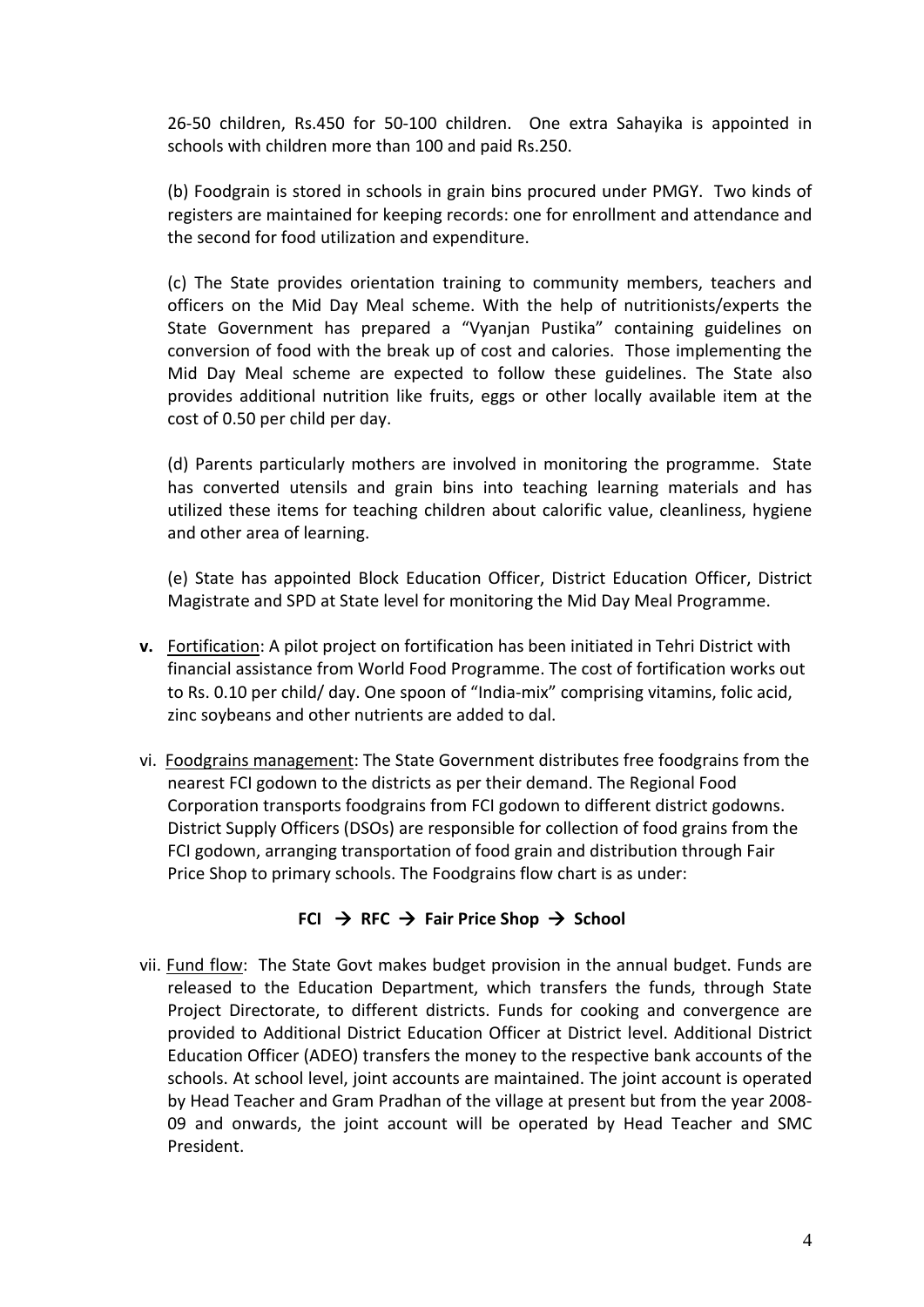viii. System for procuring cooking ingredients: Till now, the school headmaster was responsible for procuring the oil, condiments, and fuel on a weekly basis. The head master of the school also maintained the ledger/vouchers. State Government has now revised its policy and the SMC will be made responsible for implementing MDM. The joint account will be operated by the head teacher and the SMC President. At school the SMC will make arrangements for fuel, condiments, oil etc.

Uttarakhand State is a geographically hilly area; the prices/local rates of ingredients are different in different regions. The average cooking cost per child per school day is as follows:‐

|      | <b>Description</b>           | Cost (PY) | Cost (U PY)              |
|------|------------------------------|-----------|--------------------------|
| i.   | <b>Rice</b>                  | Free      | Free                     |
| ii.  | Dal, Veg, Oil, Salt and Fuel | 2.00      | 2.50                     |
| iii. | <b>Additional nutrition</b>  | 0.50      | $\overline{\phantom{0}}$ |
| iv.  | Labour charge                | 0.40      | 0.40                     |
| v.   | <b>Transportation charge</b> | 0.20      | 0.20                     |
|      | <b>Total</b>                 | 3.10      | 3.10                     |

- ix. State budget provisions: For the year 2007‐08, the State had made budget provision of Rs. 5548.68 lakhs i.e. (i) Rs. 3364.41 lakhs towards reimbursement of Central assistance and (ii) Rs. 2184.27 towards State contribution. Budgetary provisions for the year 2008‐09 will be intimated as soon as the State Budget is passed in the State Legislature.
- 6.1 With this Chairperson, Secretary (SE&L), invited the PAB members to make their comments:
- 6.2 Shri. S.K. Ray, FA, MHRD, expressed serious concern about the non‐release of Central Assistance towards construction of kitchen sheds and procurement of kitchen devices (Rs. 25.27 crores released by GoI in November, 2006) by the State Government even after lapse of one year. He stated that progress in the construction of kitchen sheds and procurement of kitchen devices will seriously affect the quality of the programme.
- 6.3 Dr. T. Sundararaman, Executive Director, National Health System Resource Centre, National Rural Health Mission, New Delhi expressed interest in the fortification programme initiated by the State Government with support from WFP and requested the State Representative to provide a sample of the "India‐mix" powder, so that its properties could be studied.
- 6.4 Ms. Poonam Singh, Consultant, NIAR, the Monitoring Institute for the State of Uttarakhand stated that she had visited 4 districts to monitor implementation of MDM scheme. Barring Narson Block, Haridwar district, where the Mid Day Meal was not being provided in May, June 2007, implementation in all other districts was satisfactory. However, the actual number of children availing Mid Day Meal is often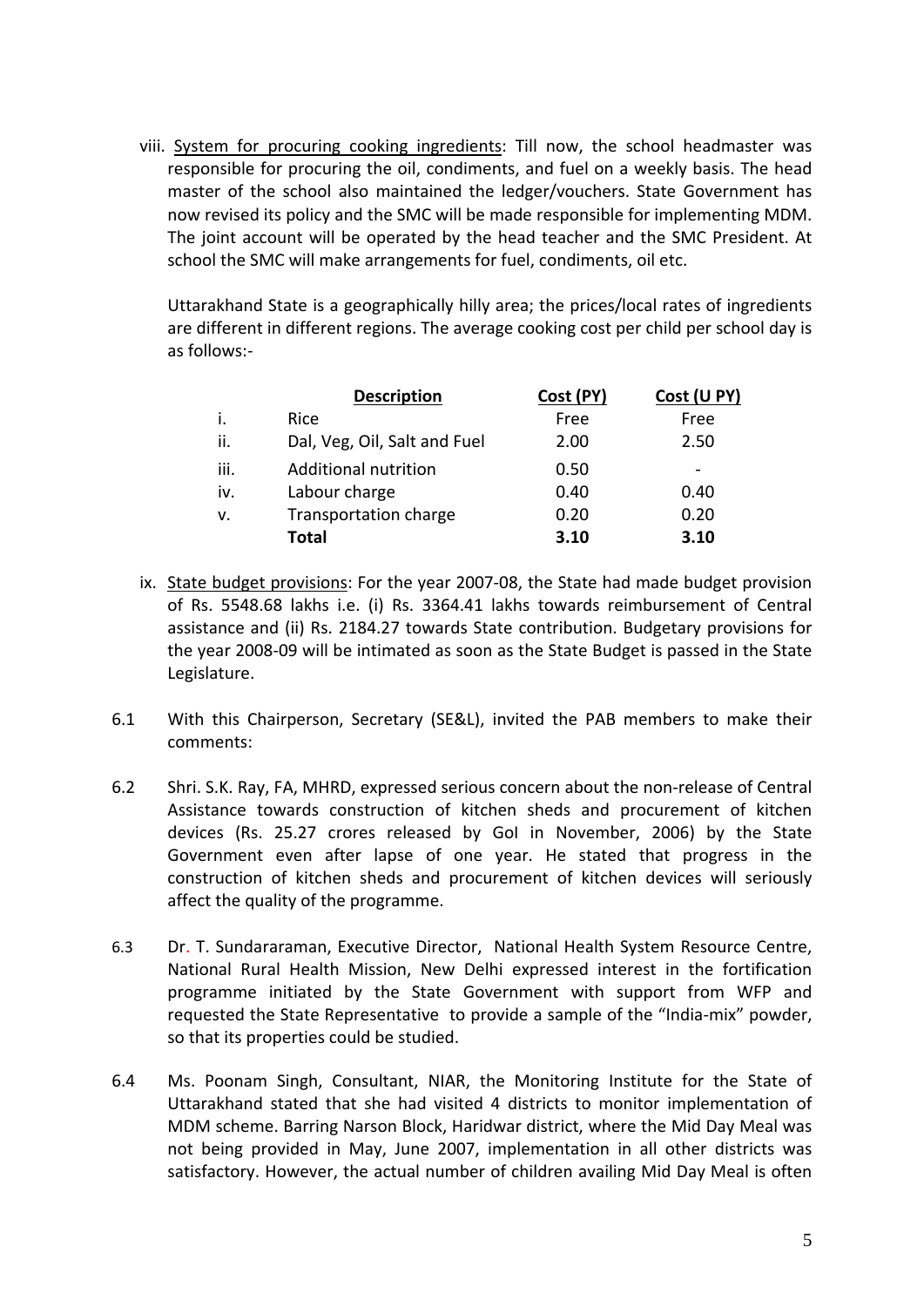10‐15 percent less than the enrollment figures shown in the school records. She stated that a large number of Bhojan Matas have been appointed under the Scheme. The programme has very good community support and the overall position was satisfactory. She added, however, that in several places children tend to leave school soon after taking Mid Day Meal.

- 6.5 Secretary (SE&L) observed that children leaving the school immediately after the md day meal, without participating in the afternoon schedule, is a serious issue and the State Government should take remedial action. Smt Bhupinder Aulukh stated that these are children from marginalized sections of the society, who have been enrolled after great efforts by the State Government and action is being taken to motivate parents to enable children to attend school full time. Secretary (SE&L) also stated that this is much bigger issue which could not be viewed as a MDM problem alone. A multi‐pronged strategy should adopted by the State to improve classroom environment so as to make it attractive to children.
- 6.6 Shri Vikram Sahay, Director, Ministry of HRD, Govt. of India made an analysis of the State's performance in the implementation of the MDM Scheme for the period 01.04.07 to 31.12.07 and highlighted the following important issues:
- i) **Foodgrains Utilization:** An analysis of the utilization of foodgrains during 2007‐08 shows wide variations in inter‐district in food grain utilization. Considering that three‐fourths of the year was over by 31.12.2007, the districts should have utilized at least 75% of the foodgrains allocation. However, the State level utilization at primary level was 64%. Level of under‐utilization and inter‐district variations in utilization is summarized as under:‐

|  |  |  | Total no. of districts = 13 |  |
|--|--|--|-----------------------------|--|
|--|--|--|-----------------------------|--|

| SI.<br>No | Level of utilization | No. of<br><b>Districts</b> | <b>Number of Districts</b>                              |
|-----------|----------------------|----------------------------|---------------------------------------------------------|
|           | Less than 65%        | 5 Districts                | Dehradun, Tehri, Nainital, Uttar<br>Kashi and Haridwar. |

Similarly, in the Upper Primary stage, considering that 3 months out of 6 months (Oct 07 to March 08) was over by 31.12.2007, the districts should have utilized at least 50% of the foodgrains allocation. State level utilization was 0%.

ii) **Cooking cost utilisation:** Considering that three‐fourths of the year was over by 31.12.2007, the districts should have utilized at least 75% of the cooking cost allocation. State level utilization at primary level was 64%. Level of under‐utilization and inter-district variations in utilization is summarized as under:-

Total no. of districts = 13

| SI. | Level of utilization<br>No. of |                  | <b>Number of Districts</b>                     |
|-----|--------------------------------|------------------|------------------------------------------------|
| No  |                                | <b>Districts</b> |                                                |
|     | Less than 65%                  |                  | 5 Districts   Dehradun, Tehri, Nainital, Uttar |
|     |                                |                  | Kashi and Haridwar.                            |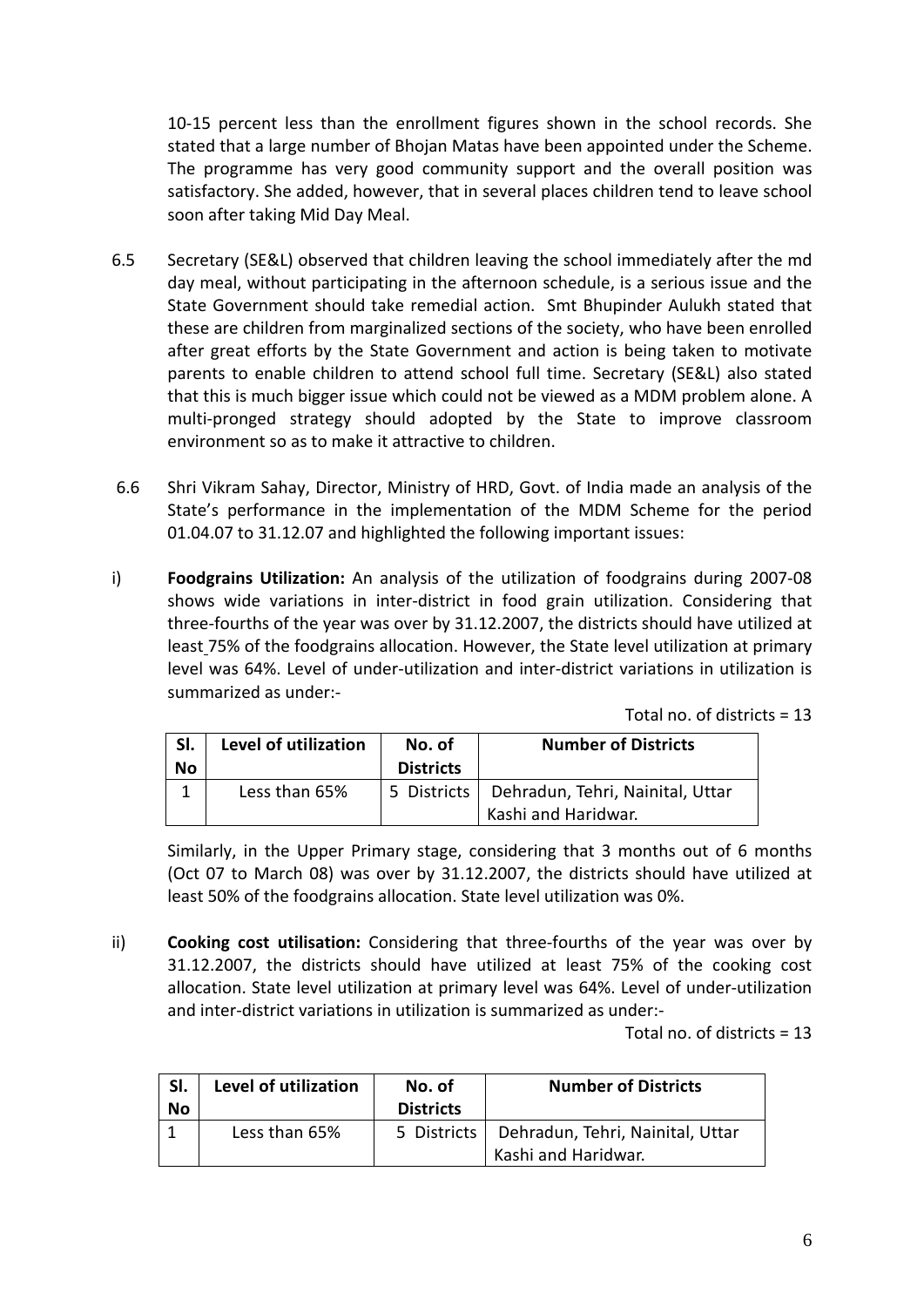Similarly, in the Upper Primary stage, considering that 3 months out of 6 months (Oct 07 to March 08) were over by 31.12.2007, the districts should have utilized at least 50% of the cooking cost allocation. State level utilization was 0%.

- iii) **Utilization of foodgrains Vs cooking cost**: Level of utilisation of food grains and cooking cost during 01.04.07 to 31.12.07 was remarkably uniform in all districts, and is clearly a reflection of the funds released, not utilised.
- iv) **Construction of Kitchen sheds:** A sum of Rs. 24.98 crores of Central assistance released towards construction of 4164 kitchen sheds during 2006‐07 in primary schools. State reported 0% progress in construction of kitchen sheds upto 31.12.07. This is very low; the pace of construction will have to be expedited
- v) **Procurement of Kitchen devices:** A sum of Rs. 422.00 lakh was released for procurement of kitchen sheds in 8,440 schools during 2006‐07. State reported 7% progress in procurement of kitchen devices upto 31.12.07. This is very low; the pace of procurement will have to be expedited
- vi) **Utilization of MME:** A sum of Rs. 65 lakhs was released as Central Assistance towards MME cost. The State Govt. reported expenditure of Rs. 40 lakhs as on 31.12.07. However, out of this, there is no expenditure for actual "Monitoring & Evaluation**"** which is a crucial component of MME.
- 6.7 State Govt. was requested to critically review the position, and to take corrective steps on a regular basis wherever large scale discrepancies exist. State Govt. was also requested to send an Action Taken Report to the Govt. of India at the earliest. Dr. Bhupinder Kaur Aulakh, undertook to look into the matter and assured that necessary remedial actions will be taken expeditiously under intimation to Govt. of India.
- 6.8. **MDM‐PAB approvals:** After discussion, the number of children (both for primary and Upper‐primary) and number of school days was approved by the Board for quantifying the Central assistance for Uttarakhand for the Mid Day Meal for 2008‐09 at the existing norms, which was as under:‐

| No.            | <b>Details</b>                          |              | <b>Approved by MDM-PAB</b> |
|----------------|-----------------------------------------|--------------|----------------------------|
| 1              | No. of Children availing MDM            |              |                            |
|                | Primary                                 |              |                            |
| 1.1            | LB schools<br>Govt. $+$ Govt. aided $+$ |              | 6,92,035                   |
| 1.2            | EGS                                     |              | 33,659                     |
| 1.3            | AIE                                     |              | 5,411                      |
|                |                                         | <b>TOTAL</b> | 7,31,105                   |
|                | <b>Upper Primary</b>                    |              |                            |
| 1.4            | LB schools<br>Govt. + Govt. aided +     |              | 3,86,893                   |
| 1.5            | EGS                                     |              | 6,450                      |
| 1.6            | AIE                                     |              | 101                        |
|                |                                         | <b>TOTAL</b> | 3,93,444                   |
| $\overline{2}$ | No. of Working days                     |              |                            |
| 2.1            | Primary                                 |              | 203                        |
| 2.2            | <b>Upper Primary</b>                    |              | 203                        |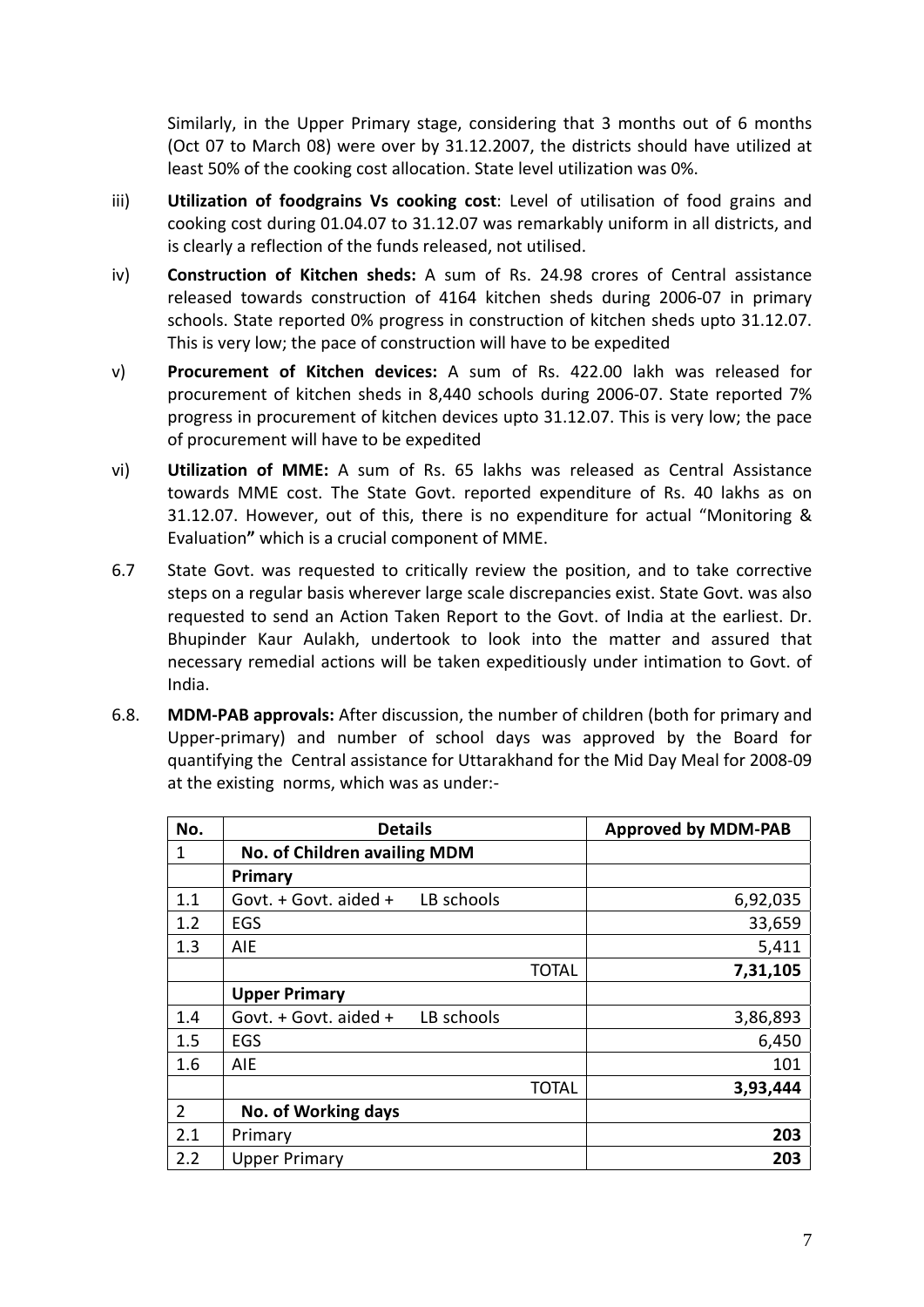# **7. ANDHRA PRADESH:**

7.1 Dr. C.B.S. Venkataramana, Principle Secretary, School Education, Govt. of Andhra Pradesh made a power point presentation on the MDM Annual Work Plan & Budget 2008‐09. Salient features of the presentation are summarized as under:‐

i) In Andhra Pradesh, Mandal is the Sub-District unit of administration.  $1/4^{th}$  of blocks is a Mandal which roughly covers 50 habitations each. There are 1130 Mandals in Andhra Pradesh. The MDM Scheme reaches out to 68,200 primary schools and 14,024 upper primary schools in EBBs, including EGS/AIE centres. 50.73 lakh children at primary and 18.14 children at upper primary are availing the Mid Day Meal.

ii) The nutritional value of the meal is 480 calories and 13 grams of protein. Rice is issued at the rate of 120‐150 grams per child per day. Eggs/bananas are served twice a week.

iii) The unit cost of meal is Rs. 2.50 per child/ day in the case of schools with less than 50 children, Rs. 2.25 in the case of schools 51‐100 children and Rs. 2.00 in the case of schools with 101+ children.

iv) The Scheme is implemented at school level through Self Help Groups – Development of Women & Children in Rural Areas (DWACRA), Reputed NGOs, Charitable trusts and School Management Committees.

| Areas          | Agency          | schools<br>No. of | No. of children |
|----------------|-----------------|-------------------|-----------------|
|                |                 | covered           | covered.        |
| &<br>Hyderabad | Naandi          | 905               | 97,368          |
| Secunderabad   | Foundation      |                   |                 |
| Vishakapatnam  | Naandi          | 110               | 37,555          |
| (Urban)        | Foundation      |                   |                 |
| Tirupathi      | <b>ISKCON</b>   | 78                | 11,642          |
| Tadipatri      | Narayana<br>Sri | 26                | 2,970           |
|                | Reddy           |                   |                 |
|                | <b>TOTAL</b>    | 1,151             | 2,18,639        |

v) The extent of involvement of NGOs are as under:

vi) The development of kitchen gardens is encouraged at school premises wherever feasible. The produce is used in the preparation of the meal.

vii) Supply chain of food grains in Andhra Pradesh is as under:‐

FCI A.P State civil Supplies Corporation received the allocation District Manager of Civil Supplies dept. Mandal level storage points Fair Price shops

Implementation agencies (Women Self Help Groups mostly)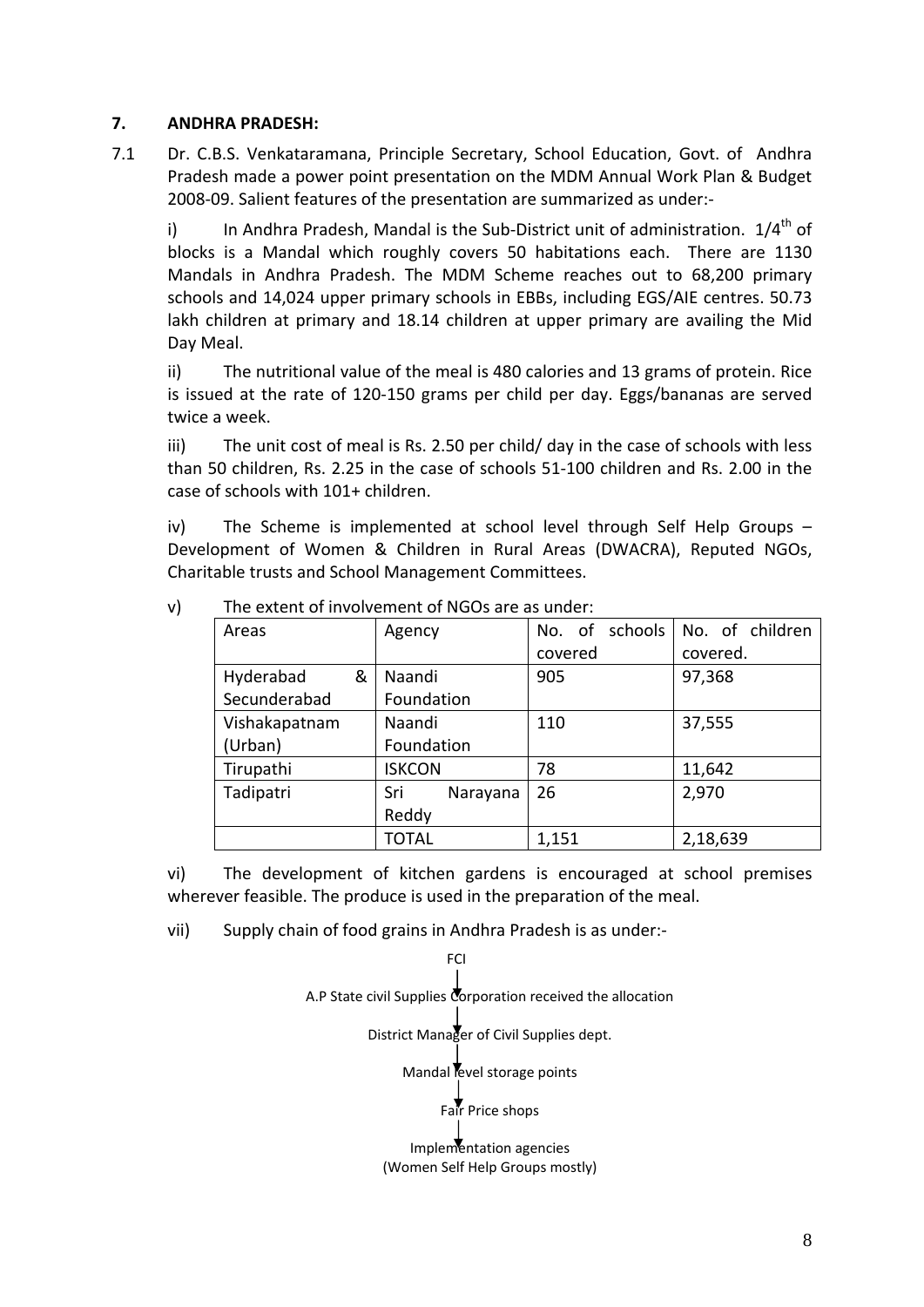viii) **Mechanism for flow of funds:** Institutional arrangements for cooking material supply and conversion: Mechanism for budget releases for conversion costs



ix) Monitoring: Various Committees have been constituted at State Level, District Level, Municipal and Municipal Corporation Level, Mandal Level, Panchayat Level and School level for monitoring and supervision of the implementation of the scheme. Additional Director of School Education (MDM), District Educational Officers, Mandal Officers have been visiting the schools and causing supervision and inspection on the quality and quantity of the food grains, attendance and indent of rice, cleanliness of utensils and surroundings of the entire kitchen sheds, drinking water facilities etc. The Director, SPIU of Education Department have taken up social audit with technical support from MV Foundation (NGO), APARD, Centre for Good Governance etc. Mothers Committees have been formed in schools where Mid Day Meal is under implementation to ensure preparation of meal is prepared in hygienic condition, cleanliness of cooking and serving areas and ensuring the quality and quantity aspect of the meal. Various measures have been taken to rectify inter‐ district low and uneven utilization of food grains and cooking cost, the delay in delivering cooking cost to schools.

x)Evaluation: National Institute of Rural Development is the Monitoring Institute for Andhra Pradesh. It has visited 5 districts (Adilabad, Mahabubnagar, Murnool, Prakasham and Vizianagram) during 2007, and has given the following findings:

- a) 98.7% schools were found to be serving hot food
- b) 63.7% schools serve the same menu (rice, dal, sambar, khichdi)
- c) 88.4% schools were providing green vegetables.
- d) Overall satisfaction level on quality and quantity was appreciated.
- e) In 56% schools, cooks were from under privileged social communities from the respective villages, majority were women.
- f) In 56.3% schools payment to cooks was quite regular in the other schools the frequency of payment was not regular.
- g) In 83.7% schools there was no discrimination in serving MDM on the basis of gender, caste and class.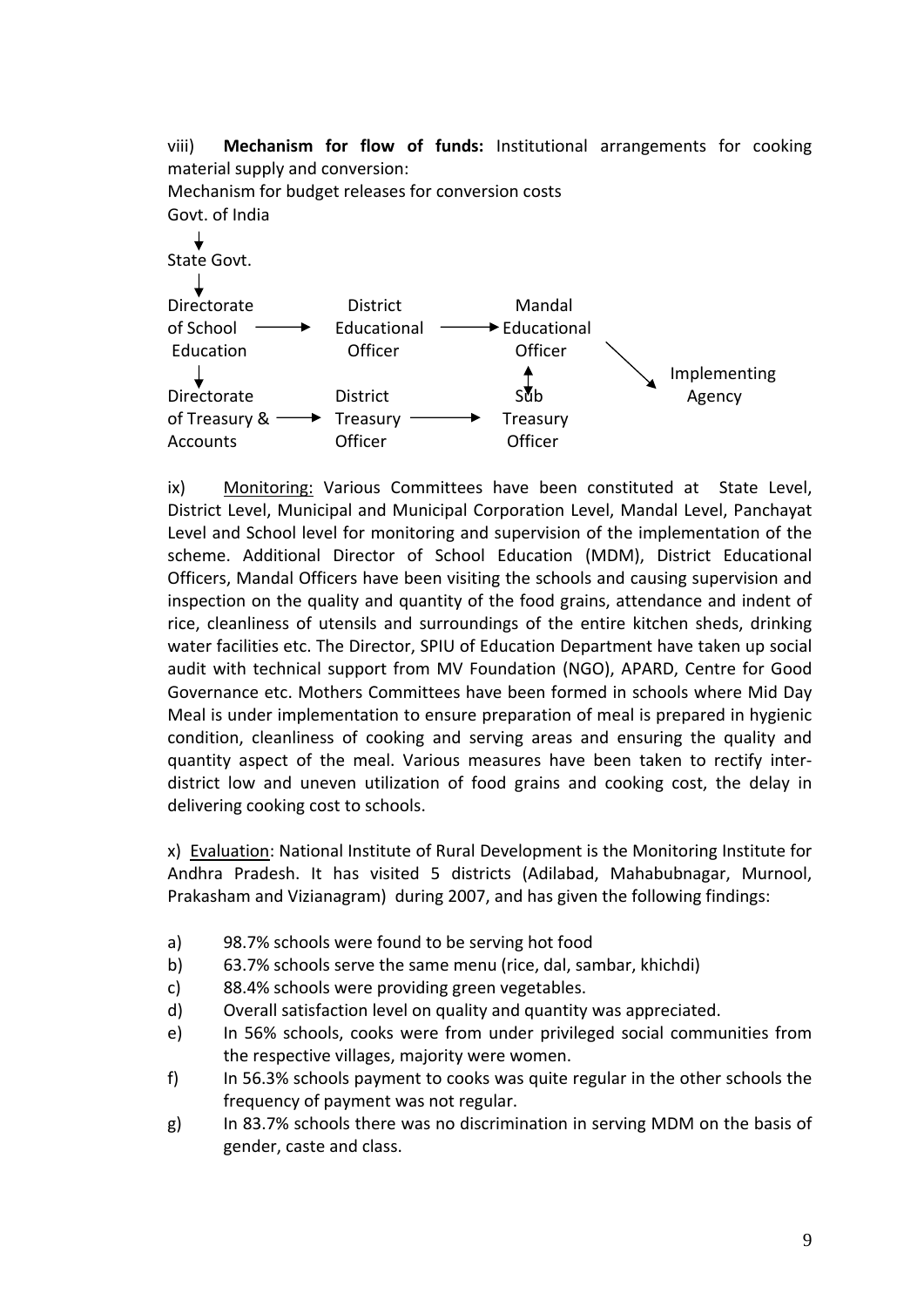xi). Dr. C.B.S. Venkataramana, Principle Secretary, State Education Dept, sought permission of Govt. of India to recruit adequate manpower to effectively implement the Scheme. Secretary (SE&L), clarified that there should not be any permanent recruitment creating pensionary liabilities. The State is free to recruit persons in accordance with the parameters stipulated towards MME costs in the MDM Guidelines. With this the Secretary (SE&L) invited the PAB members to make their comments:

- 7.2. Smt. Rama Baru, Associate Professor, Centre of Social Medicine and Community Health, JNU, New Delhi observed that in Andhra Pradesh, many religious bodies are operating centralized kitchens under MDM Scheme. She stated there is need to address the perception of minorities covered by such arrangements under the MDM Scheme. In 6 districts of Andhra Pradesh, there is substantial population of minority communities. Hence she requested the State Govt. to conduct independent evaluation study to assess the social dynamics among children availing MDM Scheme through such centralized facilities.
- 7.3 Secretary (SE&L) reiterated that the food provided under the MDM Scheme should be universally acceptable to all. There should be no discrimination, and sensibilities of all sections of the society should be duly taken into account since one of the main aim of the MDM Scheme is to foster equality among the children.
- 7.4 With reference to the system for transportation of foodgrains from FCI godown to school, Joint Secretary (EE‐I) pointed out that there are as many as five intervening stages. She requested the State Govt. to critically examine this issue and reduce the number of stages in transportation of foodgrains. She urged the State Govt. to make arrangements for door‐ delivery of foodgrains at school level rather than making the school level authorities collect foodgrains from FPS shops. Delivering foodgrains at school level would ensure transparency and reduce pilferage and wastage.
- 7.5 On the issue of supply of foodgrains at the rate of 120‐150 grams per child/day, she stated that Government of India will make reimbursements to FCI at BPL rates in respect of the prescribed norm of 100 grams per child/day. Any excess supply of foodgrains, over and above 100 grams, would have to be borne by the State Government from its own budgetary resources.
- 7.6. Secretary (SE&L) pointed out that the State's claim is that 97% of enrolled children are availing Mid Day Meal and requested Dr. Vijaya Kumar, Faculty, National Institute of Rural Development, Andhra Pradesh, a monitoring Institute for his comments. In response, Dr. T. Vijaya Kumar stated that in economically developed districts like East Godaviri and West Godaviri, only 65‐75% of enrolled children are availing Mid Day Meal in schools. However, in backward districts, it is normally 75‐ 85% of the enrolled children are availing Mid Day Meal in schools. Secretary (SE&L) requested the State Education Secretary to re‐examine their claim that 97% of the enrolled children are availing Mid Day Meal and take necessary corrective measures.
- 7.7 Shri Ravi Ramachandran, Deputy Secretary, Ministry of HRD, Govt. of India, made a quick review of the State's performance in implementation of MDM Scheme during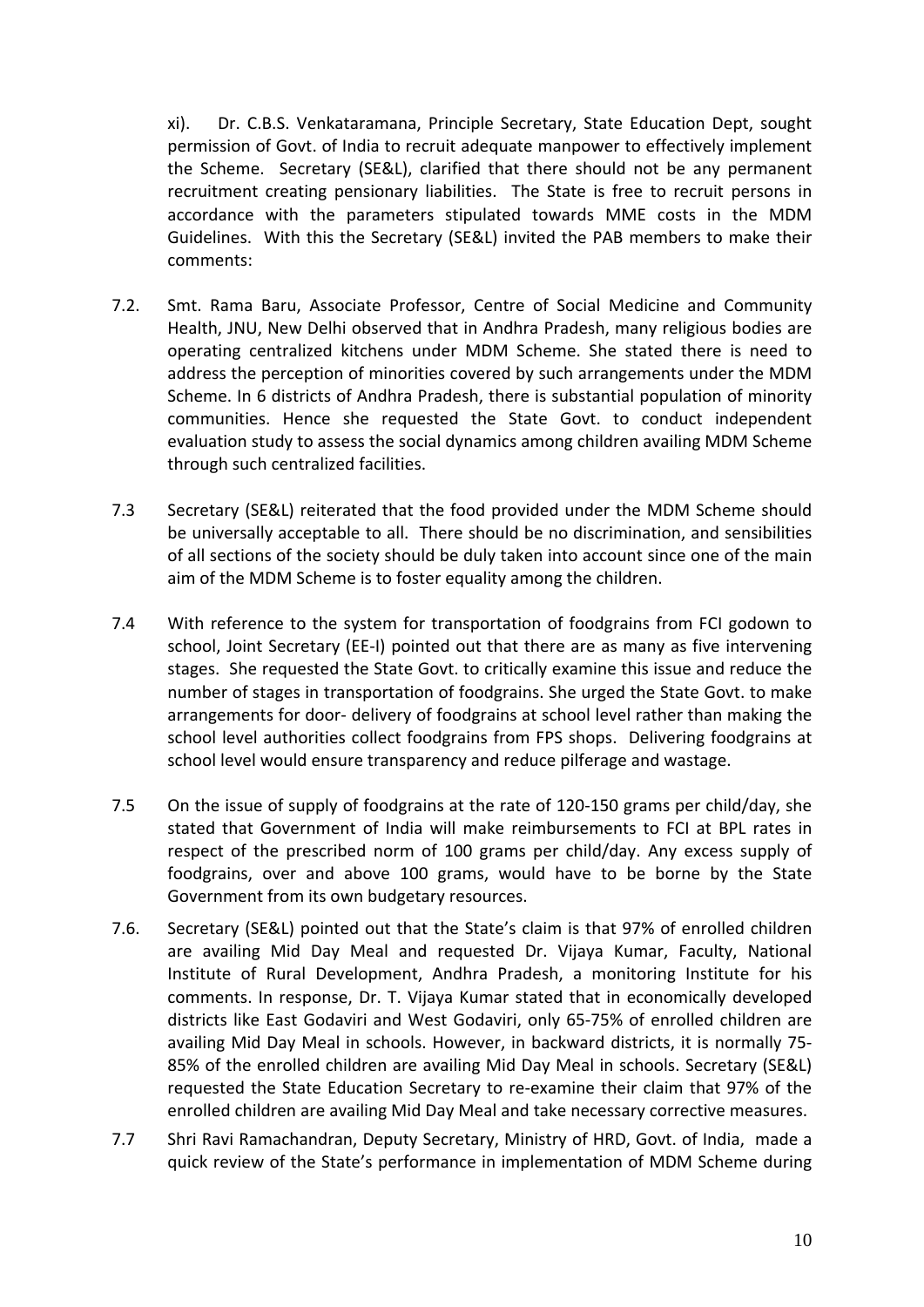01.04.07 to 31.12.07 and the following important issues were brought to the notice of the State Govt.:‐

i) Utilization **of Food grains: (01.04.07 to 31.12.07):** An analysis of the utilization of food grains during 2007‐08 showed wide variations in inter‐district in food grain utilization. Considering that three‐fourths of the year is over by 31.12.2007, the districts should have utilized at least 75% of the foodgrains allocation. State level utilization is 71%. Level of under‐utilization and inter‐district variations in utilization is summarized as under:‐

(Total 23 Districts)

#### Primary

| SI.<br><b>No</b> | Level of<br>utilization | No. of<br><b>Districts</b> | <b>Number of Districts</b>                       |  |
|------------------|-------------------------|----------------------------|--------------------------------------------------|--|
|                  | 85 % and above          |                            | 2 Districts   Hyderabad and Kammam               |  |
|                  | 65% and below           |                            | 3 Districts   Guntur, West Godaviri and Nalgonda |  |

Similarly, in the Upper Primary stage, considering that 3 months out of 6 months (Oct 07 to March 08) is over by 31.12.2007, the districts should have utilized at least 50% of the foodgrains allocation. State level utilization was 11%. Level of under‐ utilization and inter‐district variations in utilization is summarized as under:‐

# Upper Primary (Only EBBs)

| SI.           | Level of      | No. of           | <b>Number of Districts</b>             |
|---------------|---------------|------------------|----------------------------------------|
| No            | utilization   | <b>Districts</b> |                                        |
| $\mathbf{1}$  | Less than 10% | 9 Districts      | Vijaya Nagaram, Prakasam, Warangal,    |
|               |               |                  | Rangareddy, Nizamabad, Karim Nagar,    |
|               |               |                  | Kadappa, Chittur, Nalgonda.            |
| $\mathcal{P}$ | 11-15%        | 11 Districts     | Kurnool, Vishakapatnam, Anantpur,      |
|               |               |                  | Adilabad,<br>Mahabubnagar, Kammam,     |
|               |               |                  | Medak, Guntur, Nellore, East Godaviri, |
|               |               |                  | Krishna                                |
| $\mathbf{3}$  | Above 15%     | 1 District       | Srikakulam                             |
|               | ΤΟΤΑΙ         | 21 Districts.    |                                        |

ii) Utilization of Cooking cost: An analysis of the utilization of cooking cost during 2007‐08 showed wide variations in inter‐district in cooking cost utilization. Considering that three‐fourths of the year is over by 31.12.2007, the districts should have utilized at least 75% of the foodgrains allocation. State level utilization was 53%. Level of under‐utilization and inter‐district variations in utilization is summarized as under:‐

(Total 23 Districts)

Primary

| SI.<br>No | Level of<br>utilization | No. of<br><b>Districts</b> | <b>Number of Districts</b>              |
|-----------|-------------------------|----------------------------|-----------------------------------------|
|           | Less than 50%           |                            | 3 Districts   Krishna, Guntur, Nalgunda |
|           | 50% - 62%               | 20 Districts               |                                         |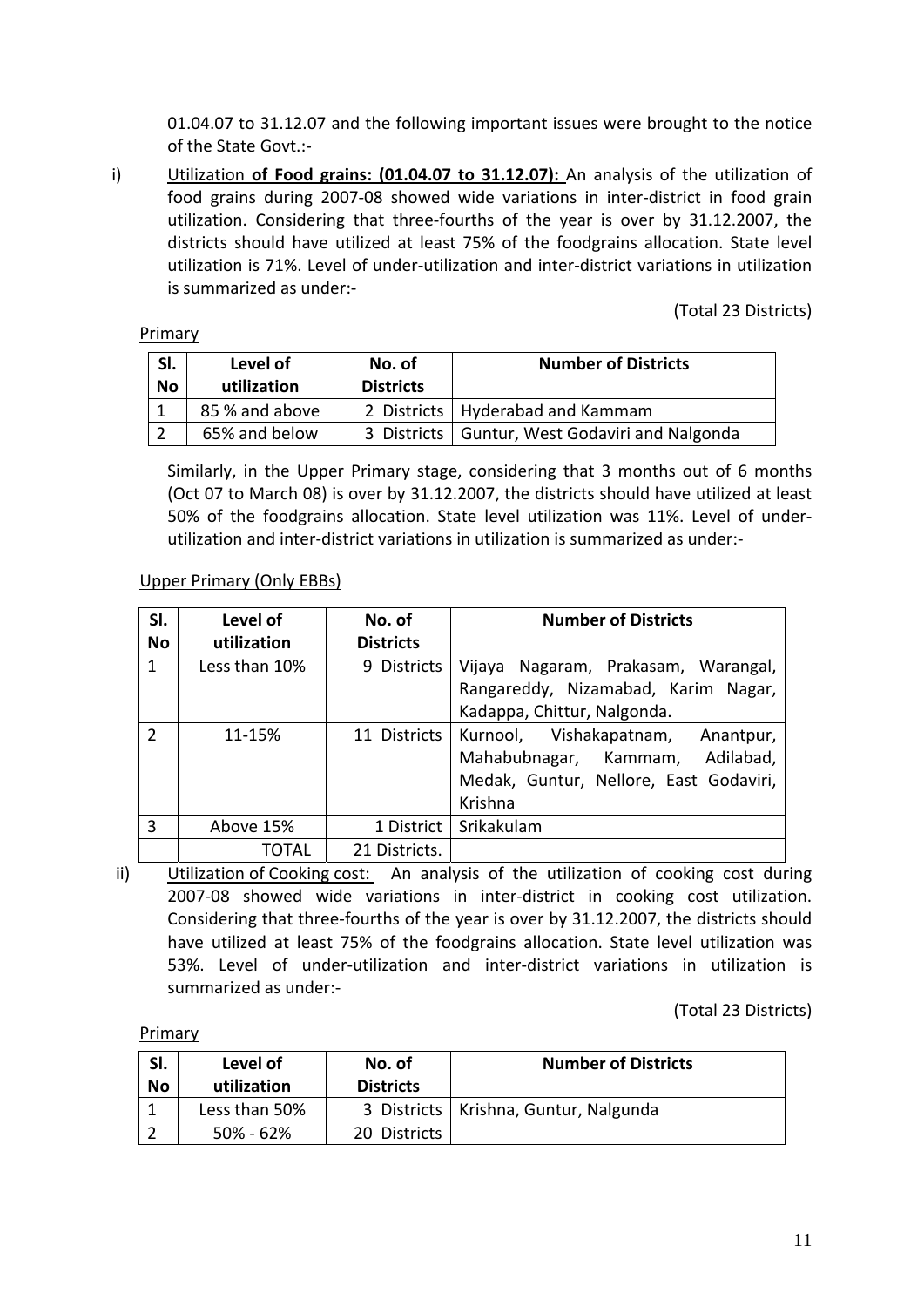In 3 districts (Chitoor, Kadappa and Mehabubnagar), there is negative closing balance of food grains as on 31.12.07. There was negative balance as on 31.03.07 also. MHRD has requested the State Govt. to explain the reasons for such negative balance for which response is awaited.

 Similarly, in the Upper Primary stage, considering that 3 months out of 6 months (Oct 07 to March 08) is over by 31.12.2007, the districts should have utilized at least 50% of the cooking cost allocation. State level utilization was 23%. Level of under‐ utilization and inter‐district variations in utilization is summarized as under*:‐* 

| SI.           | Level of      | No. of           | <b>Number of Districts</b>                                                                                |
|---------------|---------------|------------------|-----------------------------------------------------------------------------------------------------------|
| <b>No</b>     | utilization   | <b>Districts</b> |                                                                                                           |
|               | Less than 10% | 1 Districts      | Krishna                                                                                                   |
| $\mathcal{L}$ | 10-20%        | 11 Districts     | Waranagall, Renga Reddy, Nizamabad,<br>Karim Nagar, Nellore, Kadappa, Chitoor,<br>Nalgonda, East Godaviri |
| 3             | 21%-30%       | 9 District       | Visakapatnam, Anantpur, Mahabubnagar,<br>Medak,<br>Kammam, Adilabad,<br>Vijayanagaram, Prakasam, Guntur.  |
|               | TOTAL         | 21 Districts.    |                                                                                                           |

Upper Primary (Only EBBs)

iii) Mismatch in utilization of Food grains vis-à-vis utilization of cooking cost: Ideally the percentage utilization of cooking costs and foodgrains should tally with each other. State level utilization is as under:

|                                    | <b>Food grains</b> | <b>Cooking cost</b> |
|------------------------------------|--------------------|---------------------|
| <b>Primary</b> (against 75%)       | 71%                | 53%                 |
| <b>Upper Primary (against 50%)</b> | <b>11%</b>         | 23%                 |

### Primary: (01.04.07 To 31.12.07)

|     | <b>Level of Mismatch</b> | No. of districts    | Name of the Districts.      |
|-----|--------------------------|---------------------|-----------------------------|
| SI. |                          |                     |                             |
| No. |                          |                     |                             |
|     | Above 20%                | 7 Districts         | Hyderabad,<br>Kammam,       |
|     | (Food grain              |                     | Vijayanagaram,<br>Medak,    |
|     | utilization is more      |                     | Kadappa<br>Warangal,<br>and |
|     | than cooking cost        |                     | Guntur                      |
|     | utilization)             |                     |                             |
|     | Less than 20%            | <b>16 Districts</b> |                             |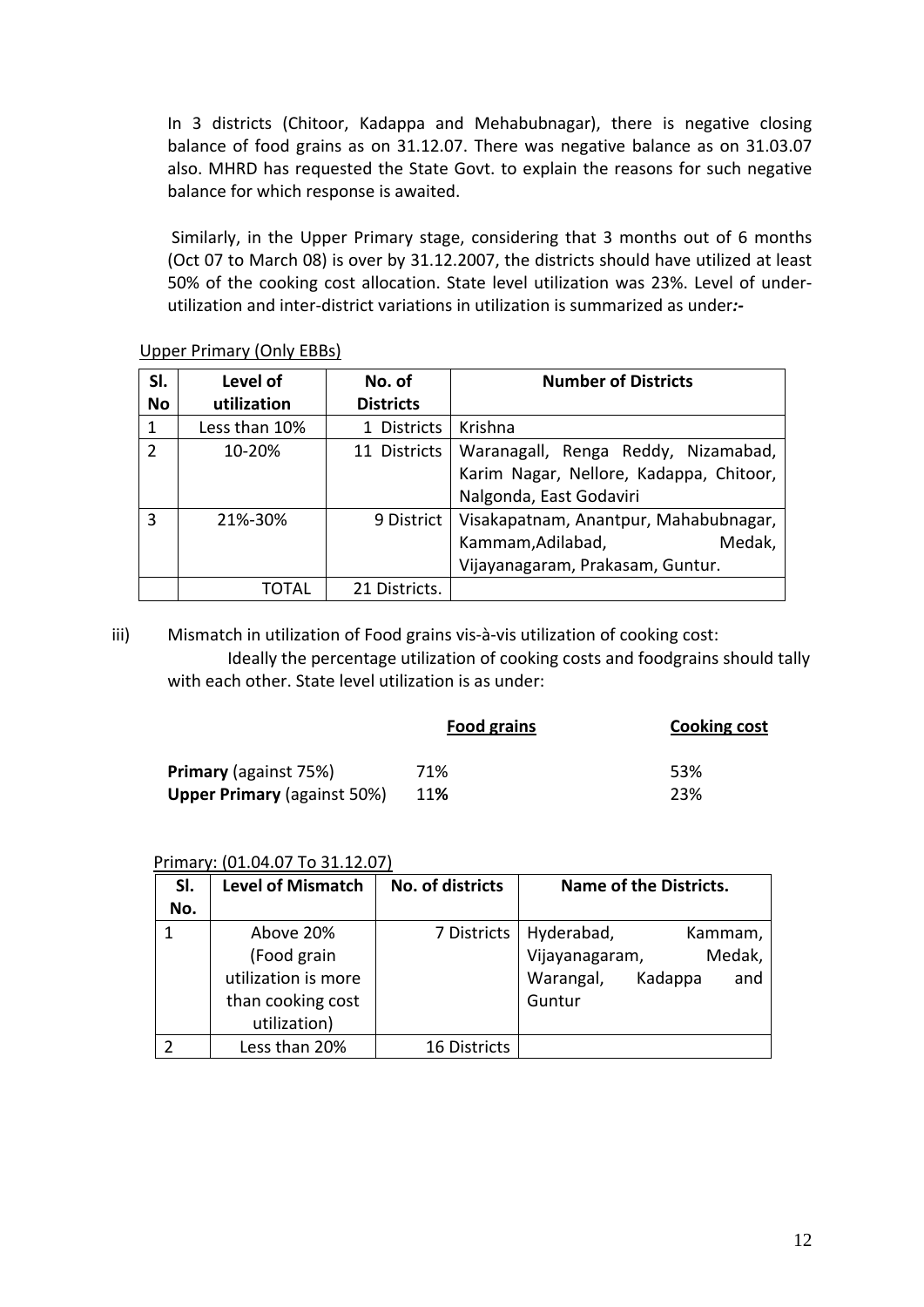### Upper Primary: (01.10.07 To 31.12.07)

| SI. | <b>Level of Mismatch</b> | No. of districts    | Name of the Districts. |           |
|-----|--------------------------|---------------------|------------------------|-----------|
| No. |                          |                     |                        |           |
|     | Above 15%                | 7 Districts         | Srikakulam,            | Kurnool,  |
|     | (Cooking cost            |                     | Vishakapatnam,         | Anantpur, |
|     | utilization is more      |                     | Mehabubnagar,          | Adilabad, |
|     | than food grain          |                     | Medak.                 |           |
|     | utilization)             |                     |                        |           |
|     | Less than 15%            | <b>16 Districts</b> |                        |           |

- iv) In 5 districts (West Godaviri, Krishna, Guntur, Karnool and Hyderabad) there was huge unutilized quantity of food grains as on 31.03.2007 which exceeded even the allocation for the entire year 2007‐08 in respect of those districts. The State Govt. was requested to provide clarification. The response is awaited.
- v) In 3 districts (Chitoor, Kadapa and Mehabubnagar), there was negative balance of food grains as on 31.03.07. The State Govt. was requested to clarify the reasons for this discrepancy. The response is awaited.
- vi) Against net allocation of 52,602 MTs of rice for the entire year 2007‐08 after adjusting unspent balance as on 31.03.07 (Primary), the State had already lifted 83,205 MTs as on 31.12.07 i.e. excess food grain of 30,603 MTs. The State Govt. was requested to clarify the reasons for this discrepancy. The response is awaited.
- vii) There is a draft audit para pertaining to Ministry of Food and Public Distribution, Govt. of India regarding excess drawal of food grains in 7 districts (Anantpur, Kadappa, Kurnool, Karim Nagar, Nizamabad, Kammam, Adilabad) during 2004‐05. This resulted in extra subsidy burden of about Rs. 18.06 crore. Inspite of repeated reminders, the response from the State Govt. is awaited.
- viii) State Govt. issues food grains @ 120 grams/ child/ day (Primary) against 100 grams/child/day stipulated by the Central Govt. Further, The State Govt. also contemplates to extend the Scheme to classes IX –X also. Hence, State may ensure that there is no excess drawal of food grains over and above quantity prescribed by Central Govt. from the subsidized food grains provided by the Central Govt. through FCI.
- ix) In the AWP&B 2008‐09, the State Govt. requested for increase in allocation of rice by the Central Govt. from 100 grams to 125 grams/child/day. It is pertinent to note that Central Govt., after due consultation with nutrition experts of the country, have prescribed nutritional content 450 cal and 700 cal for primary and upper primary stage respectively. MHRD, accordingly, worked out the food grain requirement  $\omega$  100 grams and 150 grams per child per day to meet the above nutritional norms**.**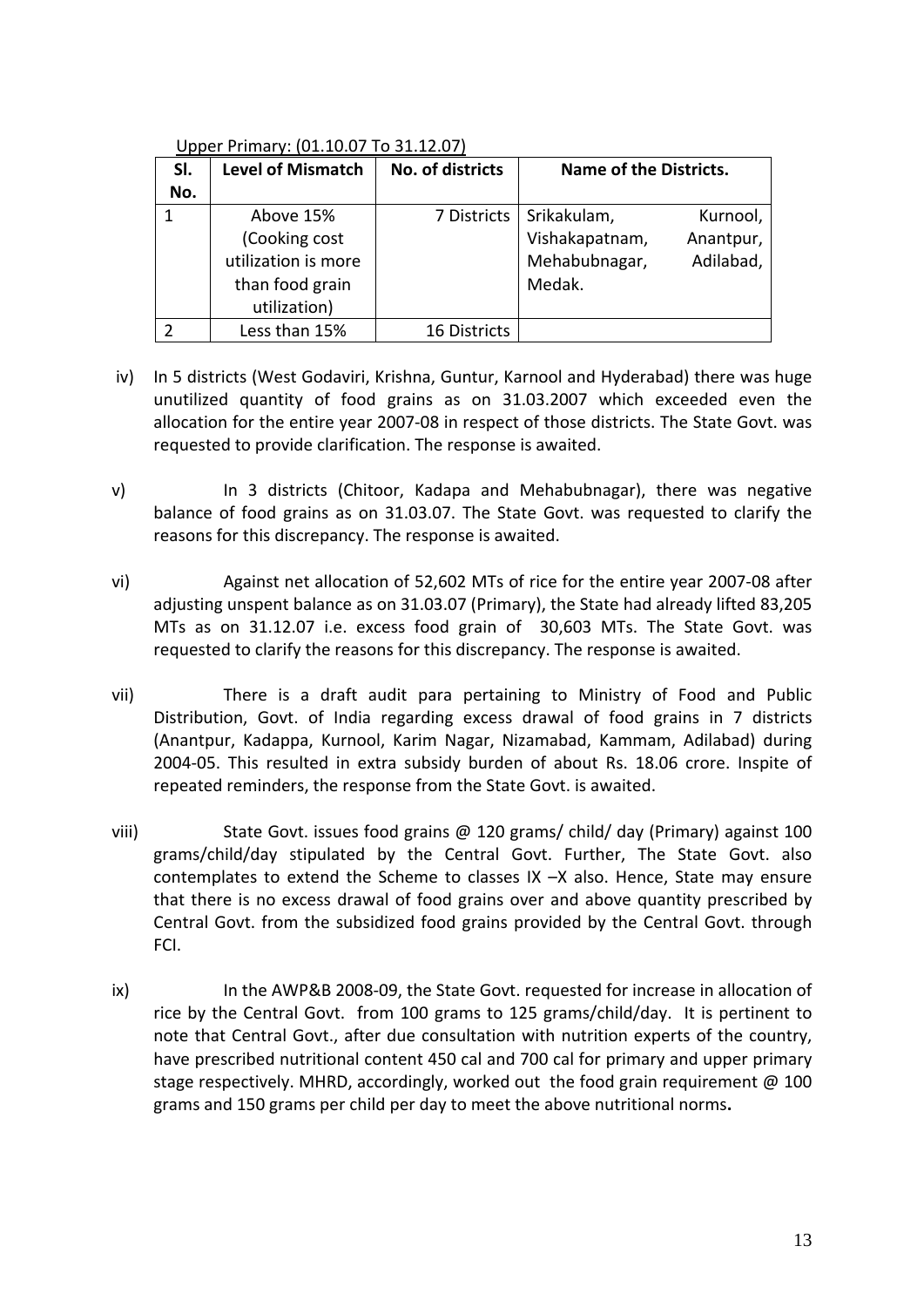- x) All Food grain UCs for 2006‐07 and 2007‐08 are pending. Furnishing these UCs within the prescribed time limit is mandatory for the regular supply of free food grains by FCI in view of stipulation laid down by the Department of Food & Public Distributions, Govt. of India.
- xi) Utilization of MME: A sum of Rs. 5.09 crore was released as Central Assistance towards MME cost for 2007‐08. The State Govt. reports expenditure of Rs. 2.00 crore as on 31.12.07. However, out of this expenditure, there is no expenditure towards "Head: Monitoring & Evaluation" which, is a crucial component of MME.
- xii) Construction of Kitchen sheds: Out of Rs. 103.21 crore of Central assistance released towards construction of 17,201 kitchen sheds during 2006‐07, the progress State achieved as on 31.12.07 is 21% only.
- xiii) The State has never sent any QPRs so far even though 9 Quarters are over. Similarly foodgrains UCs for 2006‐07 & 2007‐08 are pending.
- 7.7. With regard to audit objection, the State Education Secretary mentioned that prior to introduction of cooked Mid Day Meal in 2004, the State was distributing dry rations @ 3 Kg. per child per month. Hence the same practice continued after September, 2004 also even though the norm for Central assistance was changed from 3 kg. per child per month to 100 grams per child per working day. This resulted in consumption of extra foodgrains in the State of Andhra Pradesh. In response, Secretary(SE&L) stated that such practice not only violated the norms laid down by the Govt. of India for providing Central assistance but also resulted in wastage and pilferage of resources. He urged the State Govt. to take necessary corrective measures immediately.
- 7.8. After discussion, the number of children (both for primary and Upper-primary) and number of school days was approved by the Board for quantifying the Central assistance for Andhra Pradesh for the Mid Day Meal for 2008‐09 at the existing norms, which was as under:‐

| <b>No</b>      | <b>Details</b>                   | <b>Approval by MDM-PAB</b> |
|----------------|----------------------------------|----------------------------|
| 1              | No. of Children availing MDM     |                            |
|                | Primary                          |                            |
| 1.1            | Govt. + Govt. aided + LB schools | 49,92,721                  |
| 1.2            | EGS                              | 3,013                      |
| 1.3            | <b>AIE</b>                       | 77,479                     |
|                | <b>TOTAL</b>                     | 50,73,213                  |
|                | <b>Upper Primary</b>             |                            |
| 1.4            | Govt. + Govt. aided + LB schools | 18,14,065                  |
| 1.5            | EGS                              |                            |
| 1.6            | AIE                              | 0                          |
|                | <b>TOTAL</b>                     | 18,14,065                  |
| $\overline{2}$ | No. of Working days              |                            |
| 2.1            | Primary                          | 220                        |
| 2.2            | <b>Upper Primary</b>             | 220                        |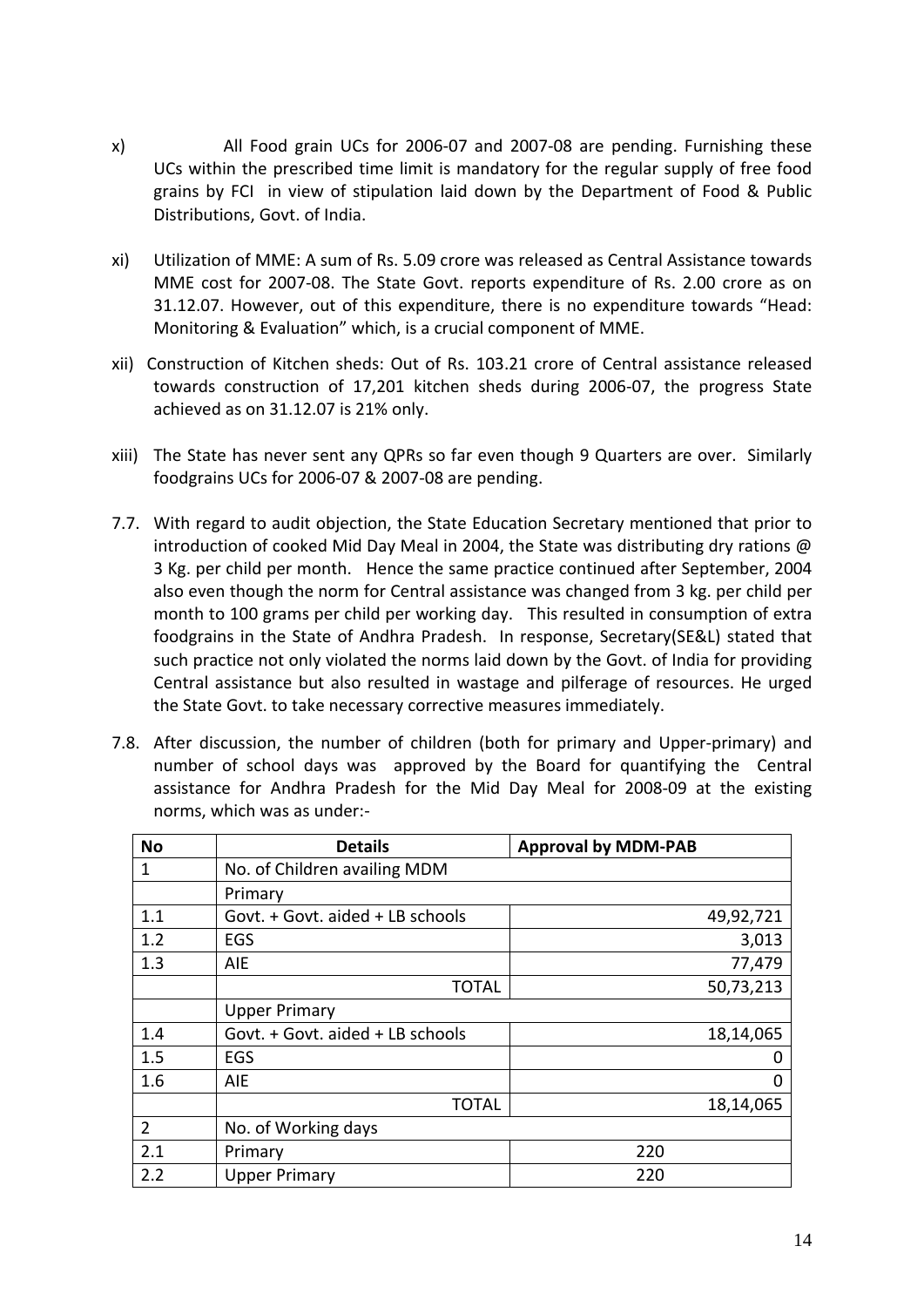### **8. KARNATAKA**

8.1 Shri T.M. Vijaya Bhaskar, Principle Secretary (Education), Govt of Karnataka in his initial remarks stated that in Karnataka, there is full time, dedicated staff for implementation of Mid Day Meal Scheme. At district and taluk level, Group B officers along with support staff have been posted to look after Mid Day Meal Scheme. The monitoring of Mid Day Meal scheme is done by Zilla Panchayats at district level and Taluka Panchayats at Taluk level. The State Government releases the money to the districts through the link document of ZPs. The amount is drawn once in 3 months at the district level, released to the school level SDMCs through Taluk Panchayaths. The funds for cooking cost and other contingency are released three months in advance. Regarding budget provision for reimbursement of Central Assistance and State Share for the year 2008‐09, he stated that it has been proposed but yet approved. He assured the Board that details will be provided in due course.

He then requested Shri. Kumar Naik, Commissioner of Public Instruction, Govt. of Karnataka to make a power point presentation on the State's Annual Work Plan and Budget, 2008‐09. The salient features of the presentation were as follows:‐

- (i) MDM scheme was implemented in educationally and economically 7 backward North Eastern districts of the State during 2002‐03. Later on the scheme was extended to other districts of the State in a phased manner. As per the directions of the Hon'ble Supreme Court the scheme of providing hot cooked meal is implemented for all the children of classes 1 to 5 of both Government and Government aided primary schools. Government of Karnataka has extended the scheme of providing hot cooked meal to the children of 6 & 10 standards of Government and Government aided school out of its own resources. As on 30.09.07, 40,94,278 children in 47,432 primary schools and 22,56,826 children in 7,103 upper primary schools are availing Mid Day Meal in schools.
- (ii) There is dedicated staff sanctioned for implementation of Mid Day Meal Scheme. At state level, Commissioner of Public Instruction is looking after the scheme. He is supported by Joint Director, one Assistant Nutrition Officer, two Assistant Directors, one Manager and one Accountant Superintendent. At district level, Chief Executive Officer assisted by Education officer and at Taluk level, Executive Officer assisted by Assistant Director is looking after the scheme.
- (iii) For supervision and effective implementation of scheme, there are district level committees under the chairmanship of District in‐charge Minister. Districts and Taluk Nodal officers are assigned the work of coordination and supervision.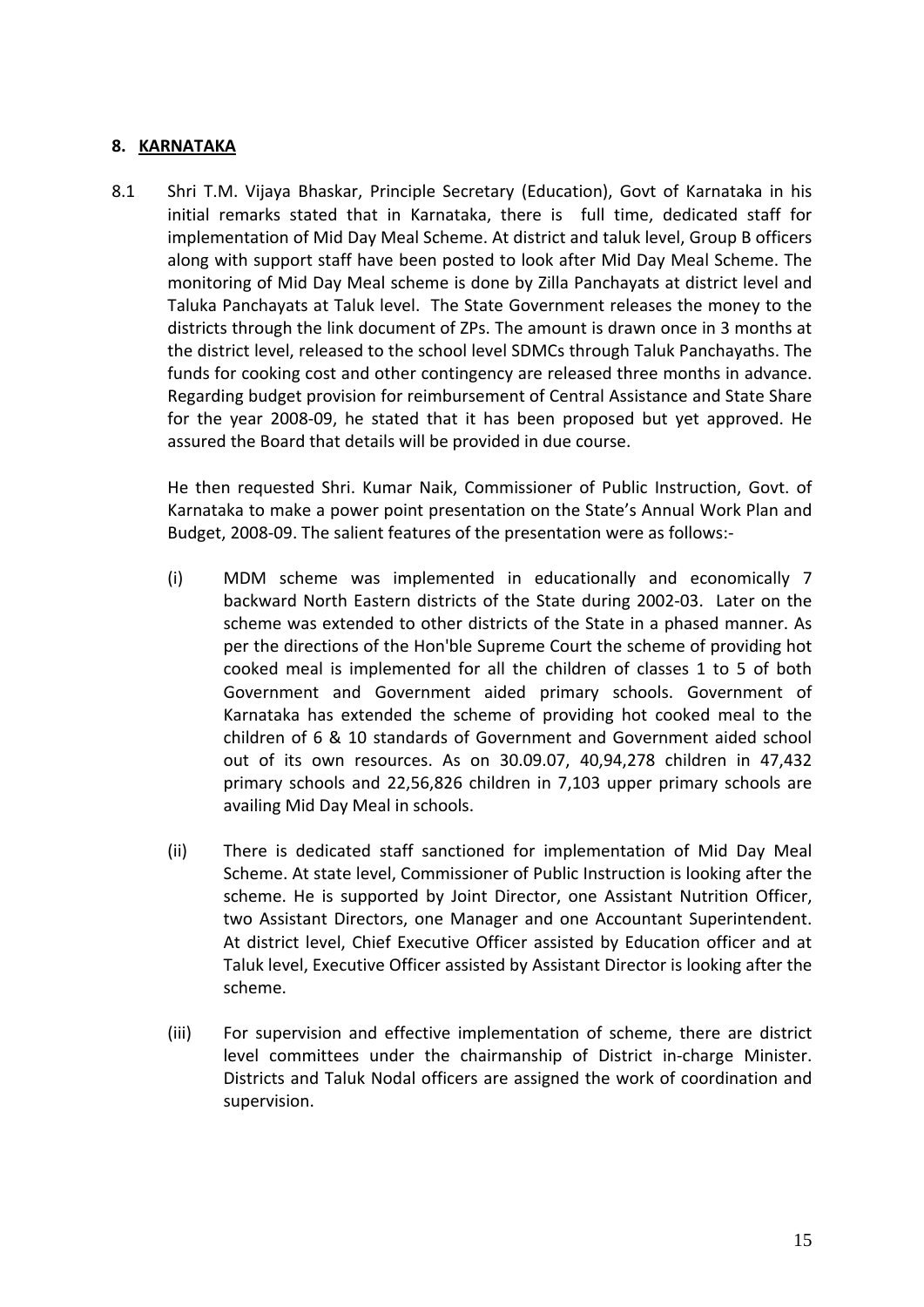- (iv) The number of schools covered under the scheme at primary level is 47432. 37802 schools have kitchens. At secondary level, number of schools covered under the scheme is 6067 with 2208 schools have kitchens.
- (v) In case of Primary schools, every meal contains 490 Calories and 12 grams of Protein. The quantity of foodgrains in grams. is as under:‐

|            | Primary | EBBs 6 to 8 | <b>High Schools</b> |
|------------|---------|-------------|---------------------|
| Rice       | 100     | 150         | 150                 |
| Pulses     | 20      | 25          | 25                  |
| Vegetables | 50      |             |                     |
| Salt       |         |             |                     |
| Oil        |         |             |                     |

(vi) The additional nutrition provided to children are as under:‐

| Vitamin A                    | 2 lakh IU       | 2 tablets/year         |  |
|------------------------------|-----------------|------------------------|--|
| Iron & Folic acid tablets    | $20 \text{ mg}$ | tablets/year<br>108    |  |
|                              |                 | (alternate days for 36 |  |
|                              |                 | weeks)                 |  |
| Albendazole<br>tablets       | 400 mg          | 2 Tablets/year         |  |
| (Deworming tablets)          |                 |                        |  |
| Total cost Rs. 11/child/year |                 |                        |  |

(vii) According to traditional taste in the various districts menu have been suggested as follows.

| Monday    | <b>Rice Sambar</b> |
|-----------|--------------------|
| Tuesday   | Rice Sambar        |
| Wednesday | Rice Sambar        |
| Thursday  | Rice Sambar        |
| Friday    | Bisi Bele bath     |
| Saturday  | Upma               |

The cost break‐up is been worked out as follows:

| SI <sub>No</sub> | <b>Item</b>                                                | Cost           |
|------------------|------------------------------------------------------------|----------------|
| 1                | Pulses, Oil & Salt                                         | Rs 0.71        |
|                  | (including transportation)                                 |                |
|                  | Vegetables                                                 | Rs 0.50        |
| 3                | <b>LPG</b>                                                 | Rs 0.40        |
| 4                | Salary, Honorarium, Contingencies, Additional<br>nutrition | Rs 1.55        |
| 5                | <b>Total per child</b>                                     | <b>Rs 3.16</b> |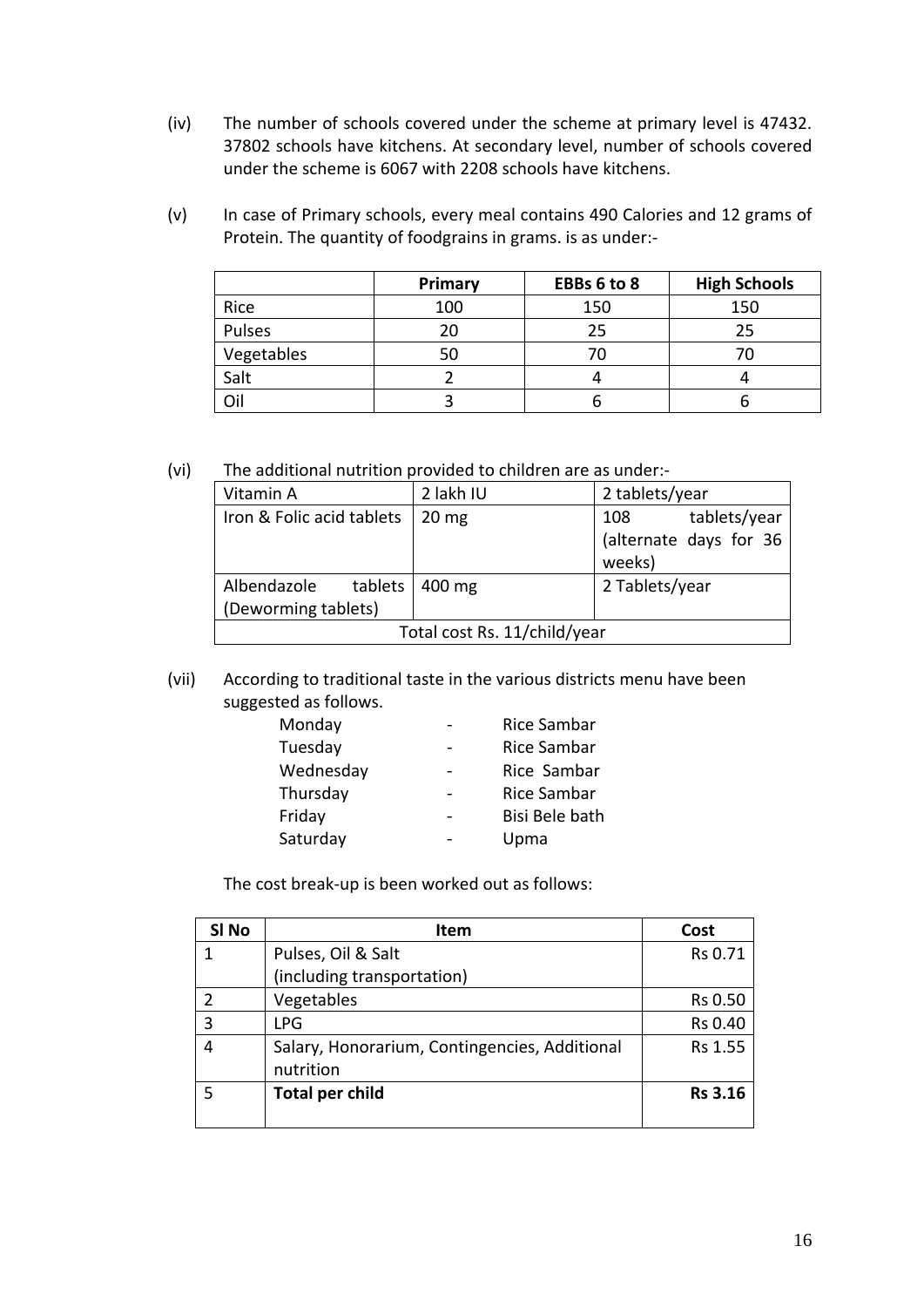| Category | No. of children  | No. of cooks |
|----------|------------------|--------------|
|          | Upto 25 children |              |
|          | 26-70 children   |              |
|          | 71-300           |              |
|          | and above<br>302 |              |

(viii) In addition, the State Government has laid down norms for the appointment of cooks as follows:

All cooks appointed are women; the first cook belongs to SC/ST, the second from general category, the third from OBC and the fourth from a minority community**.** Priority is given to widow and destitute women**.** The honorarium paid to cooks is tabulated below. A proposal to enhance the honorarium is under consideration.

| Head Cook             | Rs.650/- |
|-----------------------|----------|
| Cook                  | Rs.450/- |
| <b>Assistant Cook</b> | Rs.400/- |
| Helper 300/-          |          |

- (ix) 107 NGOs like Akshaya Pathra, J.S.S, Adamya Chethana, Mohsin Sheriff Foundation, Udupi Krishna Math and others are engaged in the implementation of the Mid Day Meal Scheme. The total schools, where the Mid Day Meal programme is implemented by NGOs are 4383 covering 10,39,574 children. NGOs are provided 100grams rice and conversion cost of Rs 1.61/child/day for primary school children. NGOs are provided 150grams rice and conversion cost of Rs 2.13/child/day for high school children. In addition, transportation charges  $\omega$  Rs 75/quintal is also provided to these NGOs. Other expenses such as cooks honorarium, vessels and kitchen construction, transportation are to be borne by NGOs.
- (x) The good practices followed by state for implantation of the programme are as under:‐
	- a) LPG is used in the preparation of food. This has helped in cleanliness and neatness. This also ecological and environmental friendly.
	- b) Only women cooks are appointed in the preparation of food.
	- c) Provision has been made for appointing cooks belonging to SC/ST and other backward communities. Preference is given to widows & destitutes. This helps in empowerment of women and brings about social equity.
	- d) Mother's committees have been constituted in each school, where mothers participate in cooking & serving. Mothers serve food with affection and children feel comfortable.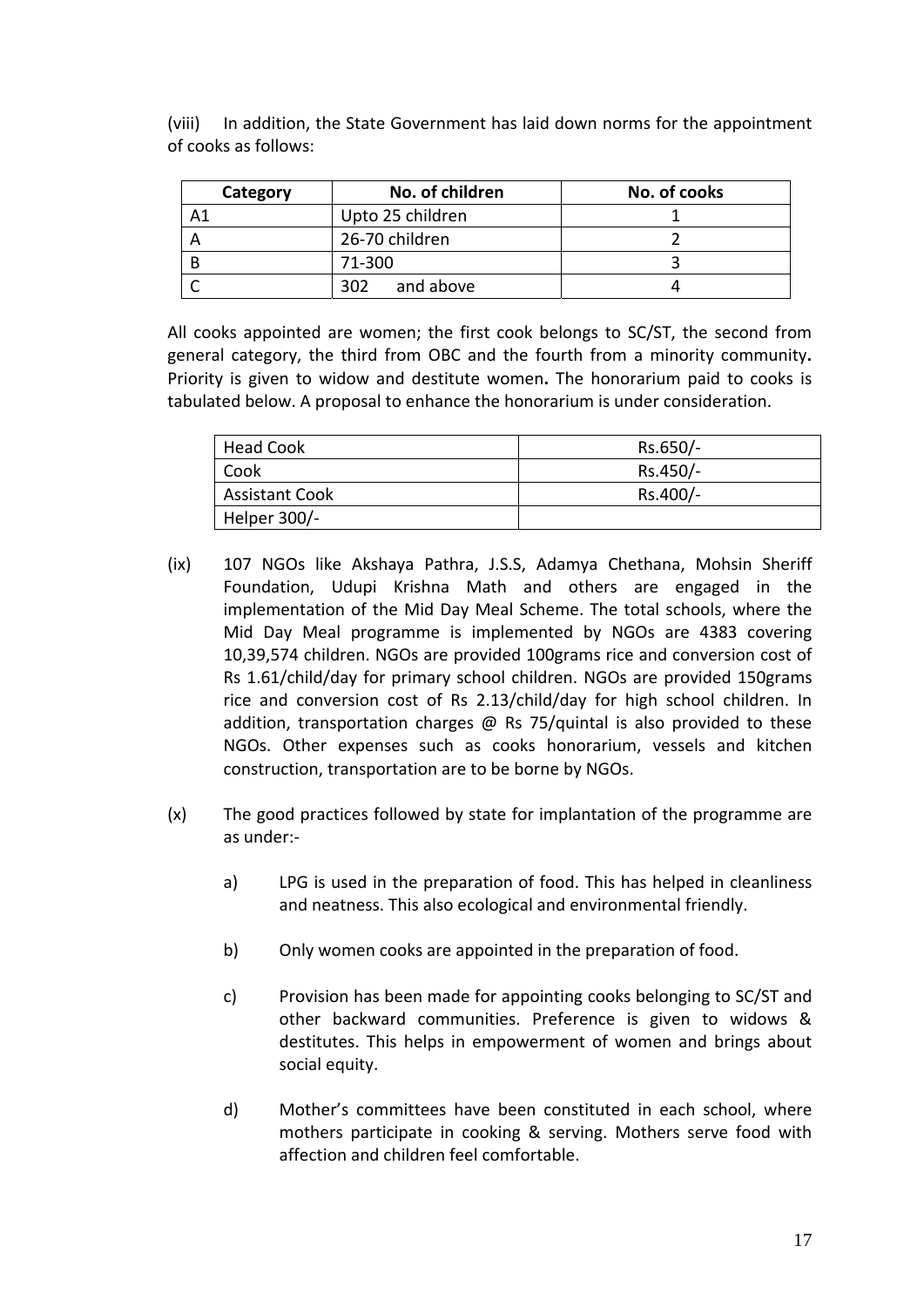- e) Regarding construction of kitchen sheds, pucca kitchen sheds are being provided out of various schemes of Zilla Panchayath and state funds.
- f) Conversion cost is released to Joint Account of SDMC and Head cook well in advance who purchase vegetables and other sambar material.
- g) Kitchen garden is being developed in about 19375 schools in the  $1<sup>st</sup>$ phase. Provision of Rs 3500/‐ has been made for each school to develop kitchen garden. The vegetables grown are used for Mid Day Meal programme.
- h) A display board indicating the quantum of food and measures to be taken for preparation of food and the number of beneficiaries is provided in all the schools at a cost of Rs 1000/‐ per school, so that transparency is maintained in this programme.
- (xi) An evaluation of the programme of Midday meals scheme was made by University of Agricultural Sciences, Dharwad. Smt. Rama K.Naik, who conducted the study in the State, has given following findings about the programme.
	- Improvement in attendance. Nearly 87% of children attend the schools regularly.
	- There is improvement in the children's health. The children are active.
	- Social equality is attained to a greater extent.
	- Midday meal scheme has stopped children from being hungry
	- Use of Gas in cooking has reduced pollution.
	- Appointment of cooks belonging to various categories of people has also increased.

The reports also highlights that increase in enrolment in schools cannot be attributed to Mid Day Meal Scheme alone, however after the implementation of the Mid Day Meal scheme children are participating class room as well as co‐curricular activities.

(xii) Under Suvarna Arogya Chaitanya Programme, regular health check is done for all children of classes 1 to 10 of Govt. Schools. This programme was started during the year 2006‐07 and conducted in campaign mode. Each student is given a health card to record the health status for 10 years. Cases of serious illness found are treated at district and state level and expenses are borne by the Health Department.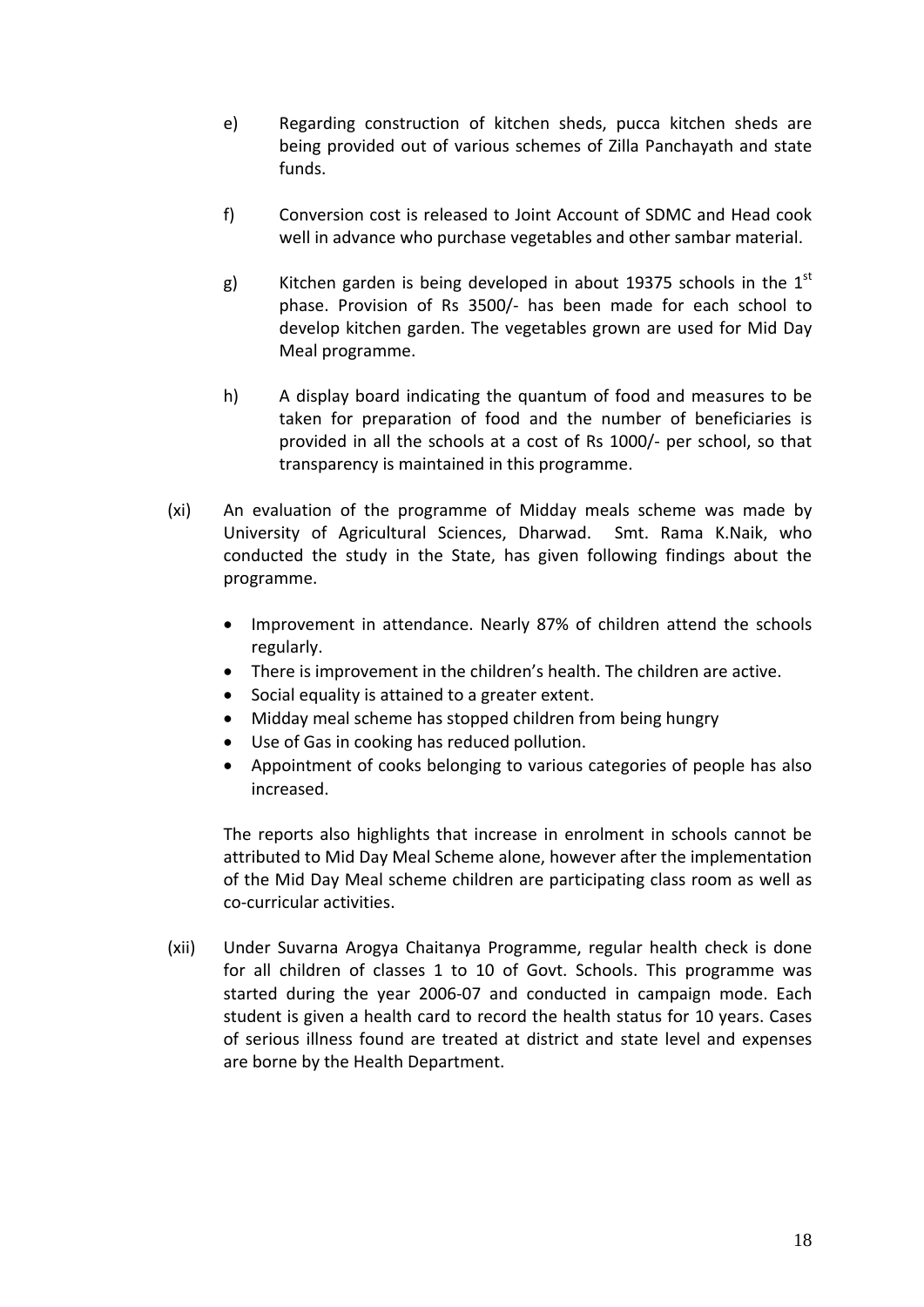- 8.2 Chairperson Secretary (SE&L) pointed out that as in the case of Andhra Pradesh there are religious bodies in Karnataka involved in providing MDM in schools. He requested the State Govt. to conduct evaluation study to assess the perception of children belonging to various castes and religious groups. With this the Secretary (SE&L) invited the PAB members to make their comments:
- 8.3 State Education Secretary requested Govt. of India to consider adopting SSA fund flow mechanism for MDM Scheme as well. This would reduce delay caused in delivering cooking cost and other components central as well as state assistance at school level.
- 8.4 With regard to performance of the State in implementation of MDM Scheme during the period 01.04.07 to 31.12.07, Shri Ravi Ramachandran, Deputy Secretary, Ministry of HRD, Govt. of India brought the following issues, as highlighted in the appraisal note, to the notice of the State Government:‐
- (i) Considering that three‐fourths of the year is over by 31.12.2007, the districts should have utilized at least 75% of the foodgrains allocation. State level utilization is 59%. The level of low utilization and inter‐district variation was as under**:‐**

| SI.<br><b>No</b> | Level of<br>utilization | <b>No. of Districts</b> |                     | <b>Number of Districts</b> |                                    |
|------------------|-------------------------|-------------------------|---------------------|----------------------------|------------------------------------|
| 1                | 0%                      | 3 Districts             | Ramanagar           |                            | Bangalore U South, Chikkaballapur, |
| 2                | Less than<br>50%        | 4 Districts             |                     |                            | Haveri, Bijapur, Shimoga, Mandya   |
| 3                | $51\% - 65\%$           | <b>19 Districts</b>     |                     |                            |                                    |
| 4                | Above 65%               | 4 Districts.            | Tumkur,<br>Gulburga | Hassan,                    | Chitradurga,                       |
|                  | FOTAL                   | <b>30 Districts</b>     |                     |                            |                                    |

**Primary** 

(ii) Similarly, in the Upper Primary stage, considering that 3 months out of 6 months (Oct 07 to March 08) is over by 31.12.2007, the districts should have utilized at least 50% of the foodgrains allocation. State level utilization is 2%. Level of under‐ utilization and inter‐district variations in utilization is summarized as under:‐

| SI.<br><b>No</b> | Level of<br>utilization | <b>No. of Districts</b> | <b>Number of Districts</b>                                                                                                                                     |
|------------------|-------------------------|-------------------------|----------------------------------------------------------------------------------------------------------------------------------------------------------------|
|                  | 0%                      | 16 Districts            | Raichur, Chamrajanagar, Kolar, Tumkur, Gadag,<br>Mysore, Bijapur, Gulbarga, Bidar, Hassan,<br>Mandya, Bellary, Koppal, Bagalkot, Bangalore R<br>and Ramanagar. |
| $\overline{2}$   | Less than 20%           | 4 Districts             | Dharward, Davangere, Chiradurga, Belgaum.                                                                                                                      |
| $\overline{4}$   | Above 20%               | 0 District.             |                                                                                                                                                                |
|                  | TOTAL                   | istricts.<br>20         |                                                                                                                                                                |

# Upper Primary (Only EBBs)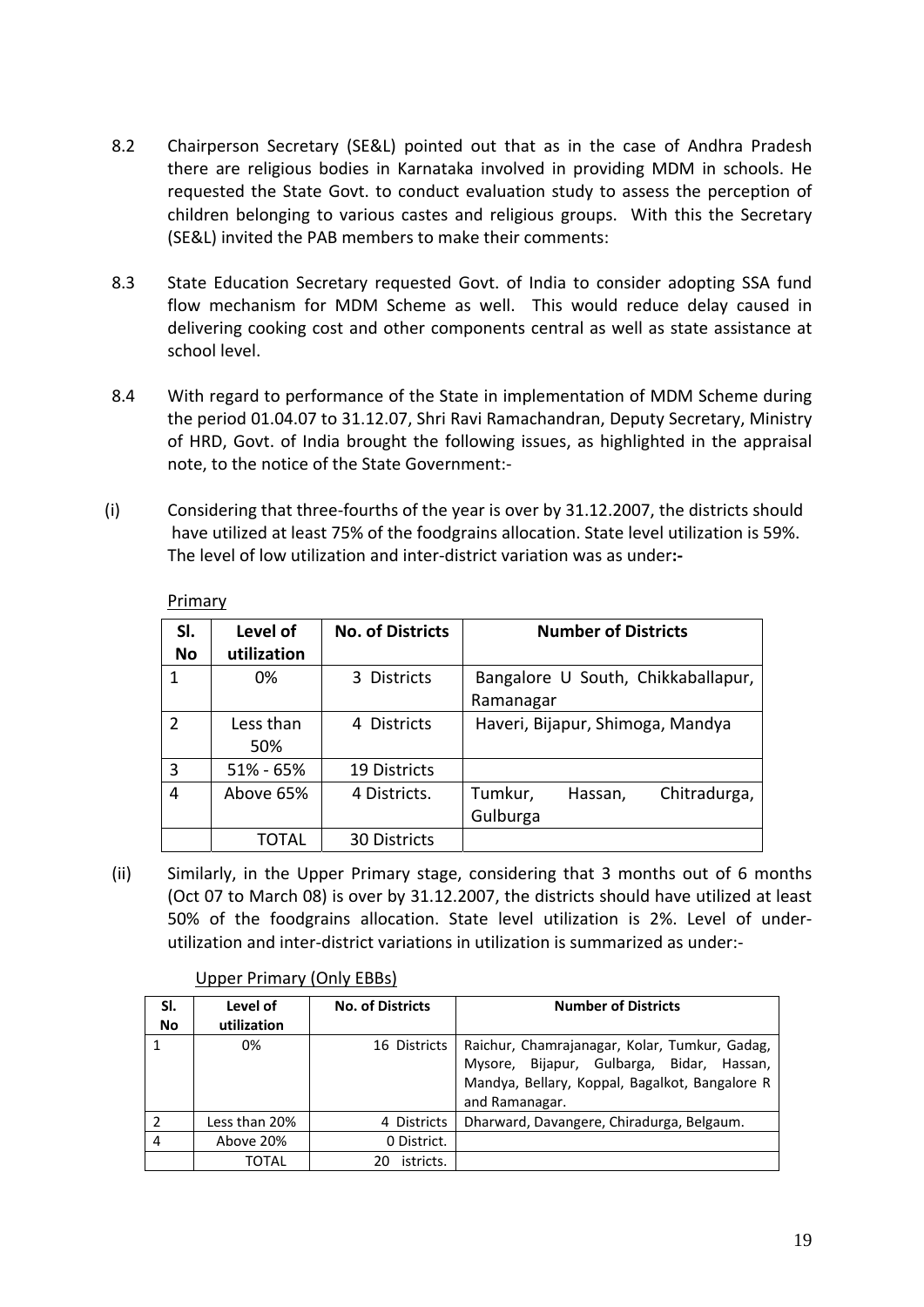- (iii) The attention of state representative was also drawn to the utilization of cooking cost, where district‐wise utilization was not furnished by the State*.*
- (iv) Mismatch in utilization of food grains vis‐à‐vis utilization of cooking cost: Ideally the percentage utilization of cooking costs and foodgrains should tally with each other. State level utilization during 01.04.07 to 31.12.07 is as under:

|                                    | <b>Food grains</b> | Cooking cost           |
|------------------------------------|--------------------|------------------------|
| <b>Primary</b> (against 75%)       | 59%                | Not furnished by State |
| <b>Upper Primary (against 50%)</b> | 2%                 | 39%                    |

- (v) A sum of Rs. 4.07 crore was released as Central Assistance towards MME cost. The State Govt. did not provide information on utilization during 2007‐08. Principle Secretary (Education), Govt. of Karnataka assured the Board that he would take necessary corrective measures on these issues.
- 8.5 Ms. Anita Makhijani, Asst. Technical Adviser, Food and Nutritional Board pointed to the menu prescribed by State Govt. wherein it was stated that 54 calories are derived from 50 gram of vegetables. She stated that normally 100 grams of vegetables would provide only 50 calories and requested the State Govt. to rework the calorific content of the menu.
- 8.6 Shri. P.K Sud, Under Secretary, Department of Food & Public Distribution, Govt. of India pointed out that lifting of foodgrains is not uniform in Karnataka. During the months of October, November and December, 2007, 50% of the foodgrains was lifted by the State, whereas in the first quarter of the financial year 2007‐08, lifting was very poor. The State representative clarified that the reason of low lifting during first quarter might be on account of summer holidays and availability of unutilized stock as on 31.03.07. He however assured that this matter will be looked into.
- 8.7 After discussion, the number of children (both for primary and Upper‐primary) and number of school days was approved by the Board for quantifying the Central assistance for Karnataka for the Mid Day Meal for 2008‐09 at the existing norms, which was as under:‐

| <b>No</b>      | <b>Details</b>                                | <b>Approval by MDM-PAB</b> |  |
|----------------|-----------------------------------------------|----------------------------|--|
| 1              | No. of Children availing MDM                  |                            |  |
|                | Primary                                       |                            |  |
| 1.1            | Govt. + Govt. aided + LB schools              | 37,79,066                  |  |
| 1.2            | EGS                                           | 0                          |  |
| 1.3            | AIE.                                          | $\Omega$                   |  |
|                | <b>TOTAL</b>                                  | 37,79,066                  |  |
|                | <b>Upper Primary</b>                          |                            |  |
| 1.4            | Govt. + Govt. aided + LB schools<br>20,31,143 |                            |  |
| 1.5            | EGS                                           | 0                          |  |
| 1.6            | AIE                                           | 0                          |  |
|                | <b>TOTAL</b>                                  | 20,31,143                  |  |
| $\overline{2}$ | No. of Working days                           |                            |  |
| 2.1            | 212<br>Primary                                |                            |  |
| 2.2            | 212<br><b>Upper Primary</b>                   |                            |  |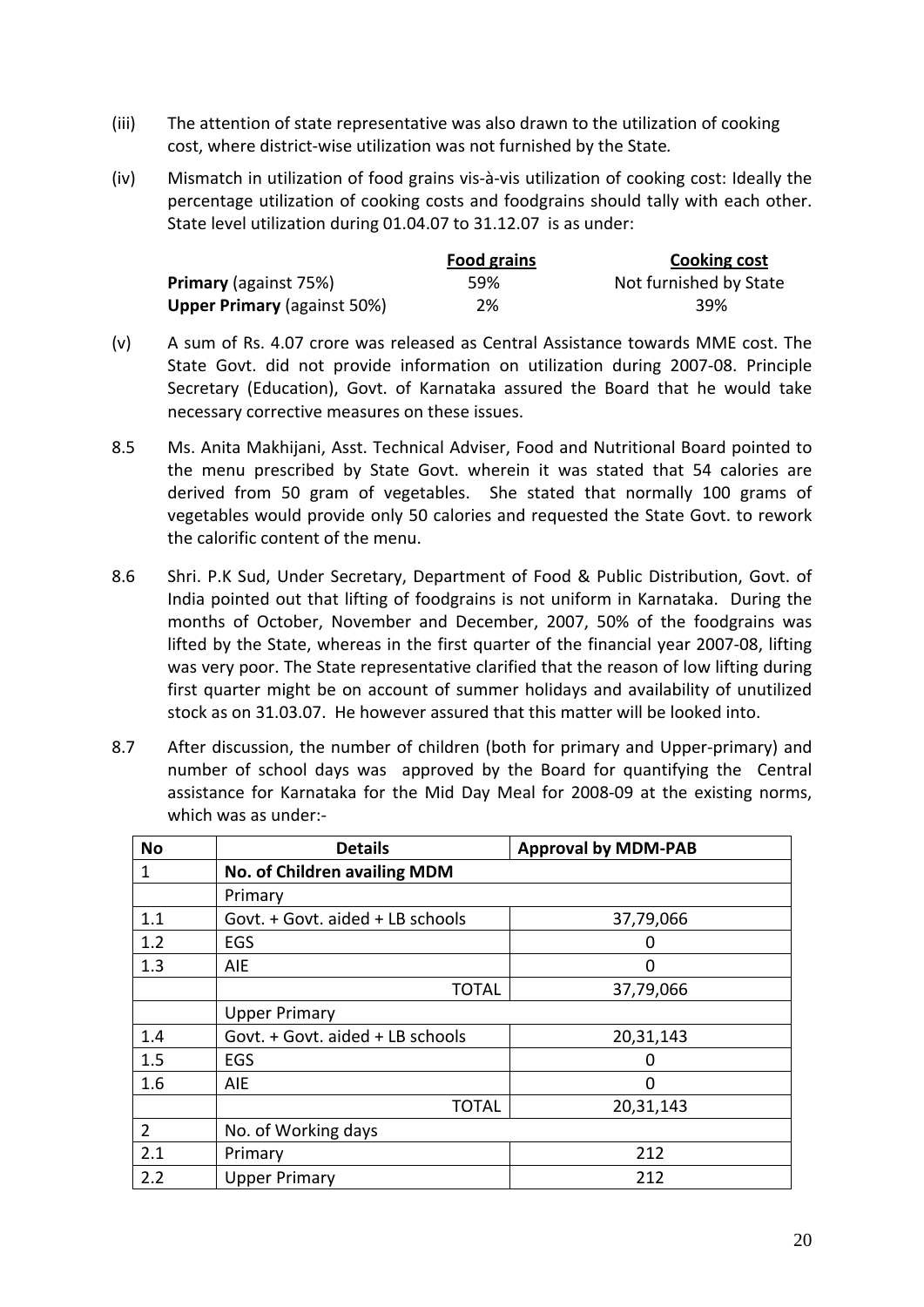# **9. CHHATTISGARH**

9.1 Ms Nidhi Chhibber, Director, Public Instruction, Chhattisgarh presented the MDM Annual Work Plan & Budget 2008‐09 for the State of Chhattisgarh. The scheme has been transferred from Tribal Department to School Education Department in the year 2007‐08. Salient features of the AWP&B are summarized as under:‐

i) In the State of Chhattisgarh, 29,31,838 children studying in 32,941 primary schools and 10,95,754 children studying in 6,772 upper primary stage in EBBs are being covered under MDM Scheme.

ii) The nutritional value of the meal is 450 calories and 12 grams of protein to the children studying upto I‐V classes. Eggs are given in some districts where parents of the children have given their consent. Green vegetables and fruits are also served.

iii) The unit cost of meal is Rs. 2.50 per child per day. The State is contributing Rs.1.00 per child per day towards the conversion cost of cooked Mid Day Meal.

iv) The Scheme is implemented at School level through Village Panchyats, Village Education Committees, Women Self Help Groups and School Management Committees. The School Jan Bhagidhari Samiti is also involved in the monitoring and supervision of the programme.

v) Only one NGOs viz "Pahal" of Raipur is involved in serving Hot Cooked Meal to children of 182 Schools of Raipur corporation area through its centralized kitchen facility.

vi) State Government has issued orders that old age persons covered under the Annapurna scheme can give 3 Kg of rice to the school out of the allotment of rice for them and can remain in the school when Mid Day Meal is served.

vii) Supply chain of food grains: After submission of State AWP&B and according to demand, the FCI release food grains allocated to the State. Thereafter, the State Civil Supplies Department through Nagarika Apurti Nigam reallocates food grains to their district agencies i.e. to the District manager under the Civil Supplies Department. Food grains are further allocated to blocks after getting requirement figures from the block level with list of schools. Thereafter food grains are allocated to the Fair Price Shops near to the Schools. School level cooking agencies are lifting food grains from the FP shops. Some of the Blocks are issuing coupons to the cooking agencies according to enrollment.

viii) Mechanism for flow of funds: In Chhattisgarh, funds are provided in anticipation because at Directorate level Budget section sends detailed budgeting report to State Finance Department in order to sanction of total amount.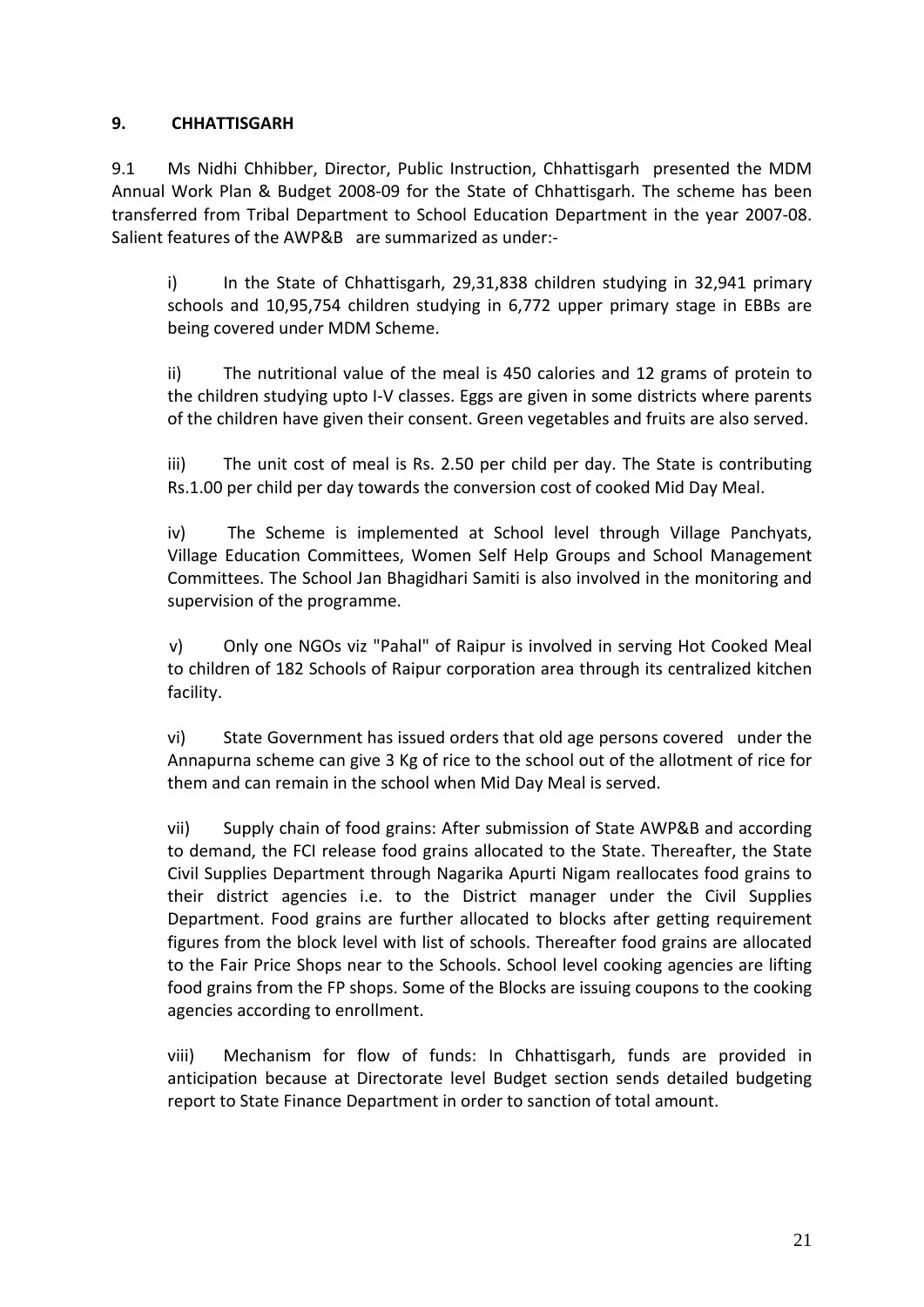ix) Monitoring: Since inception of Mid‐Day Meal Cell, strengthening of monitoring system of the State at all levels especially at Gram Panchayat level, VECs, PTAs and Janbhagidhari Samiti is ensured and instructions given to them to involve themselves to monitor the regularity and wholesomeness of meal, cleanliness in cooking and timeliness in procurement of good quality ingredients, fuel etc and even the number of Gram Panchayats /PTA/VECs are asked to be sensitized to see there is no social and gender discrimination in serving the food. This contributes to breaking caste and gender barriers in every district. On an average two‐three meetings of SMCs are reported in the QPRs and monthly report.

x)Best Practices Followed in the State: Best practices followed by the state are indicated below:

(i) Government of Chhattisgarh has issued orders that old age persons covered under the Annapurna scheme can give 3 Kilogram of rice to the school out of the allotment of rice for them and can partake in the Mid Day Meal in school.

(ii) Cooking of food through women's self help groups and currently over 60% of schools in the state is being managed by these groups.

(iii) Medical check‐up, giving of iron folic acid tablets and vitamin‐A and de‐ worming medicines to students.

(iv) Display of Menu on the wall of the school permanently and also display of strength of students and present and food grains quantity used.

(v) Giving eggs in some districts where parents of the students give their consent.

(vi) Giving green vegetables and seasonal fruits and invariably serving puffed rice and gram

9.2 Secretary (SE&L) expressed concern about the States' claim of number of children availing Mid Day Meal (29,31,838 children at Primary level) which is more than the population of 6‐10 years aged group as per Census 2001 projections for 2007 (25,77,200 children). He reiterated that authentic and realistic figures of the number of children are crucial for effective and optimum utilization of resources under the Scheme. Hence, he requested the State Govt. to critically examine this issue and take remedial measures. As an interim, he stated that number of children to be taken into account for calculating of Central Assistance for 2008‐09 should be 80% of the disaggregated enrollment under SSA in Govt., Govt. aided and Local Body schools as per DISE 2006‐07, subject to actual amount in due course of time as per actual.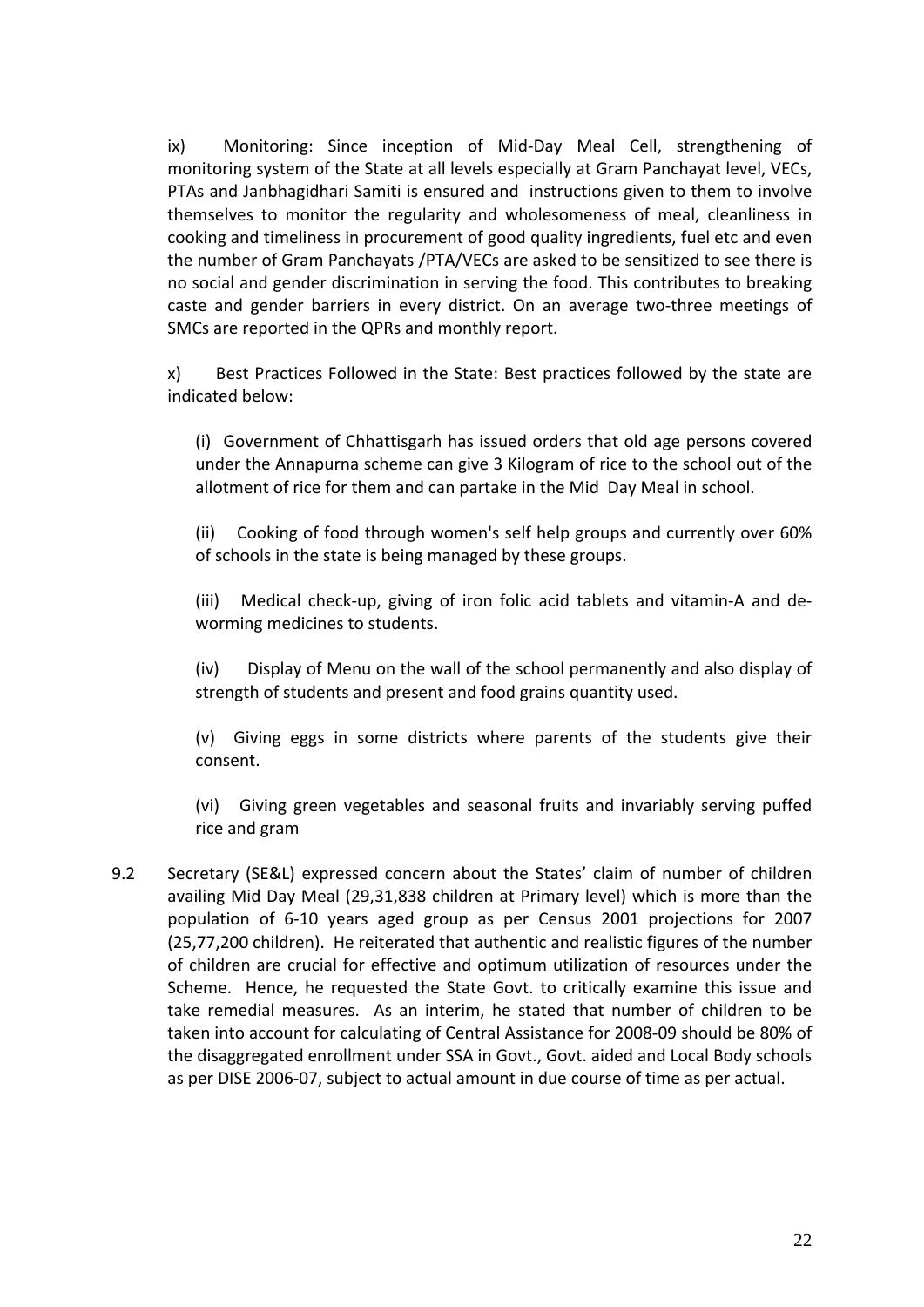- 9.3 Shri. S.K. Ray, Joint Secretary‐Financial Advisor, Ministry of HRD, Govt. of India expressed serious concern about non‐release of central assistance towards construction of kitchen sheds and procurement of kitchen devices (Rs. 44.46 crores released by GoI in November, 2006) by the State Government even after a year is passed.
- 9.4 With regard to performance of the State in implementation of MDM Scheme during the period 01.04.07 to 31.12.07, Shri Ravi Ramachandran, Deputy Secretary, Ministry of HRD, Govt. of India brought the following issues, as highlighted in the appraisal note, to the notice of the State Government:‐ 
	- i) Utilization of Food grains: (01.04.07 to 31.12.07): An analysis of the utilization of food grains during 2007‐08 showed wide variations in inter‐district in food grain utilization. Considering that three‐fourths of the year is over by 31.12.2007, the districts should have utilized at least 75% of the foodgrains allocation. State level utilization is 59%. Level of over/under utilization and inter‐district variations in utilization is summarized as under:‐

# **Primary**

(Total 16 Districts)

| SI.       | Level of      | No. of           | <b>Number of Districts</b>         |
|-----------|---------------|------------------|------------------------------------|
| <b>No</b> | utilization   | <b>Districts</b> |                                    |
|           | Below 30%     | 1 district       | Dantewada (29%)                    |
| 2         | $31\% - 50\%$ | 4 districts      | Bastar, Durg, Koria and Kabirdam   |
| 3         | $51\% - 65\%$ | 7 districts      | Jaispur, Bilawpur, Korba, Damtari, |
|           |               |                  | Mahasamund, Raigarh and            |
|           |               |                  | Rajnandgaon                        |
| 4         | Above 85%     | 1 district       | Sarguja (99%)                      |

Similarly, in the Upper Primary stage, considering that 3 months out of 6 months (Oct 07 to March 08) is over by 31.12.2007, the districts should have utilized at least 50% of the food grains allocation. State level utilization is 30%. Level of under‐ utilization and inter‐district variations in utilization is summarized as under*:‐* 

#### **Upper Primary (Only EBBs)**

Total : 12 Districts

| SI.            | Level of    | No. of           | <b>Number of Districts</b>                             |
|----------------|-------------|------------------|--------------------------------------------------------|
| <b>No</b>      | utilization | <b>Districts</b> |                                                        |
| $\mathbf{1}$   | Below 15%   | 2 districts      | Jaispur(11%), Korba(6%)                                |
| $\overline{2}$ | 16% - 40%   |                  | 6 districts   Dantewada, Sarguja, Bastar,<br>Bilaspur, |
|                |             |                  | Kabirdam and Raigarh,                                  |
| 3              | Above 61%   | 2 districts      | Durg (73%) and Raipur(66%)                             |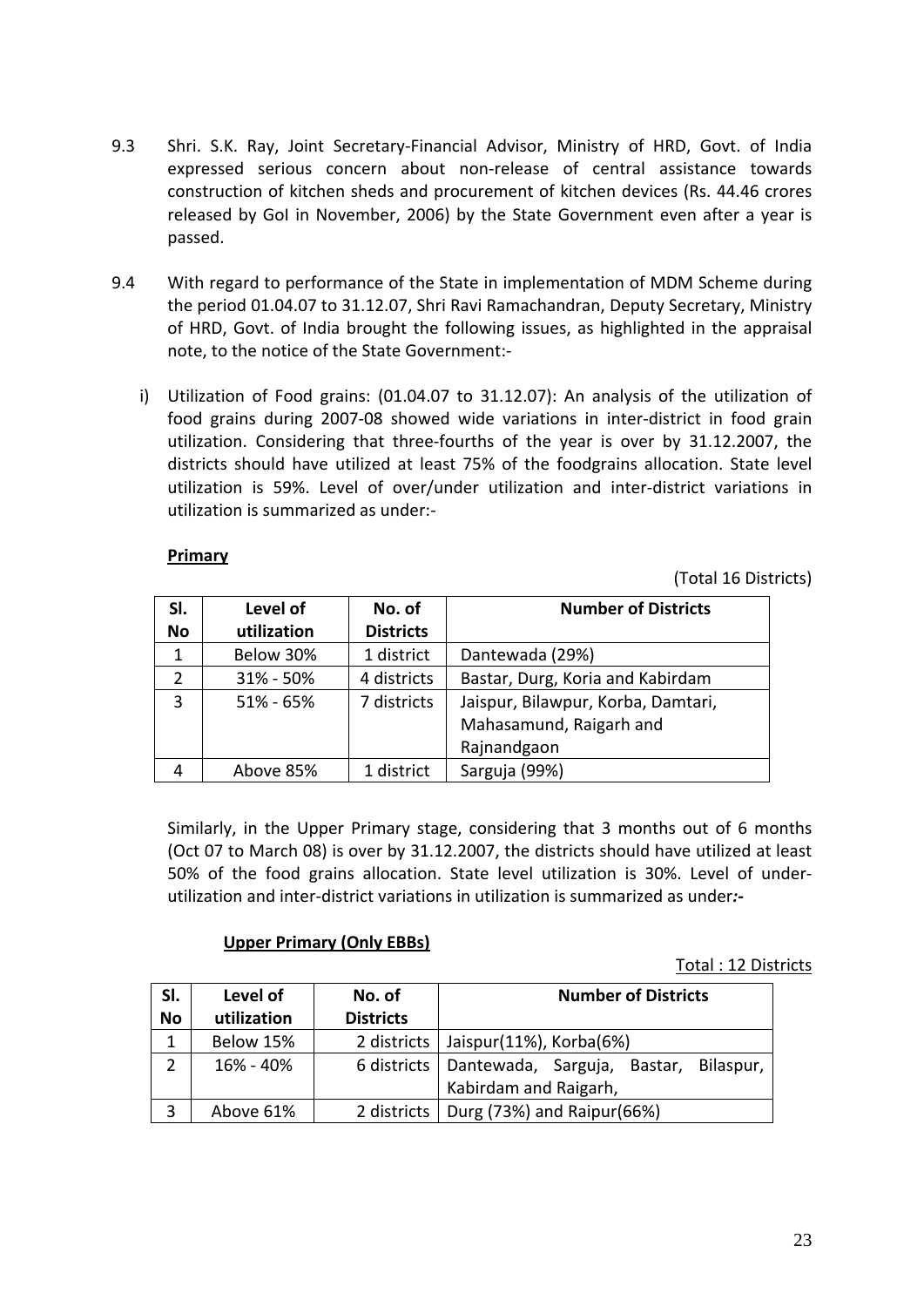**ii)** Utilization of Cooking cost: An analysis of the utilization of cooking cost during 2007‐ 08 shows wide variations in inter‐district in cooking cost utilization. Considering that three‐fourths of the year is over by 31.12.2007, the districts should have utilized at least 75% of the foodgrains allocation. State level utilization is 59%. Level of under‐ utilization and inter‐district variations in utilization is summarized as under:‐

(Total 16 Districts)

#### **Primary**

| SI.       | Level of      | No. of           | <b>Number of Districts</b>                                |
|-----------|---------------|------------------|-----------------------------------------------------------|
| <b>No</b> | utilization   | <b>Districts</b> |                                                           |
|           | Below 35%     | 2 districts      | Dantewada (7%), Mahasamund(31%)                           |
|           | $36\% - 65\%$ | 7 districts      | Sarguja, Janjir, Kanker, Korba, Raigarh,<br>Bastar, Koria |

 Similarly, in the Upper Primary stage, considering that 3 months out of 6 months (Oct 07 to March 08) is over by 31.12.2007, the districts should have utilized at least 50% of the cooking cost allocation. State level utilization is 21%. Level of under‐ utilization and inter‐district variations in utilization is summarized as under*:‐* 

#### **Upper Primary (Only Ebbs)**

#### **Total : 12 Districts**

| SI.<br>No      | Level of<br>utilization | No. of<br><b>Districts</b> | <b>Number of Districts</b>                                      |
|----------------|-------------------------|----------------------------|-----------------------------------------------------------------|
| 1              | Below 10%               | 2 districts                | Datewada (5%), Korba(8%)                                        |
| $\mathfrak{p}$ | 11% - 40%               | 6 districts                | Bilaspur,<br>Koria,<br>Sarguja,<br>Bastar,<br>Kabirdam, Raigarh |
| 3              | Above 61%               | 2 districts                | Durg (65%) and Raipur(65%)                                      |

**iii)** Mismatch in utilization of Food grains vis-à-vis utilization of cooking cost: Ideally the percentage utilization of cooking costs and foodgrains should tally with each other. State level utilization is as under:

|                                    | Food grains | <b>Cooking cost</b> |
|------------------------------------|-------------|---------------------|
| <b>Primary</b> (against 75%)       | 59%         | 59%                 |
| <b>Upper Primary (against 50%)</b> | 30%         | 21%                 |

#### **Primary: (01.04.07 To 31.12.07)**

| No. | <b>District</b> | Food grain<br>utilization | <b>Cooking cost</b><br>utilization |
|-----|-----------------|---------------------------|------------------------------------|
|     | Dantewada       | 29%                       | 7%                                 |
|     | Durg            | 45%                       | 66%                                |
| 3   | Kabirdam        | 50%                       | 77%                                |
| 4   | Damtari         | 58%                       | 81%                                |
|     | Sarguja         | 99%                       | 60%                                |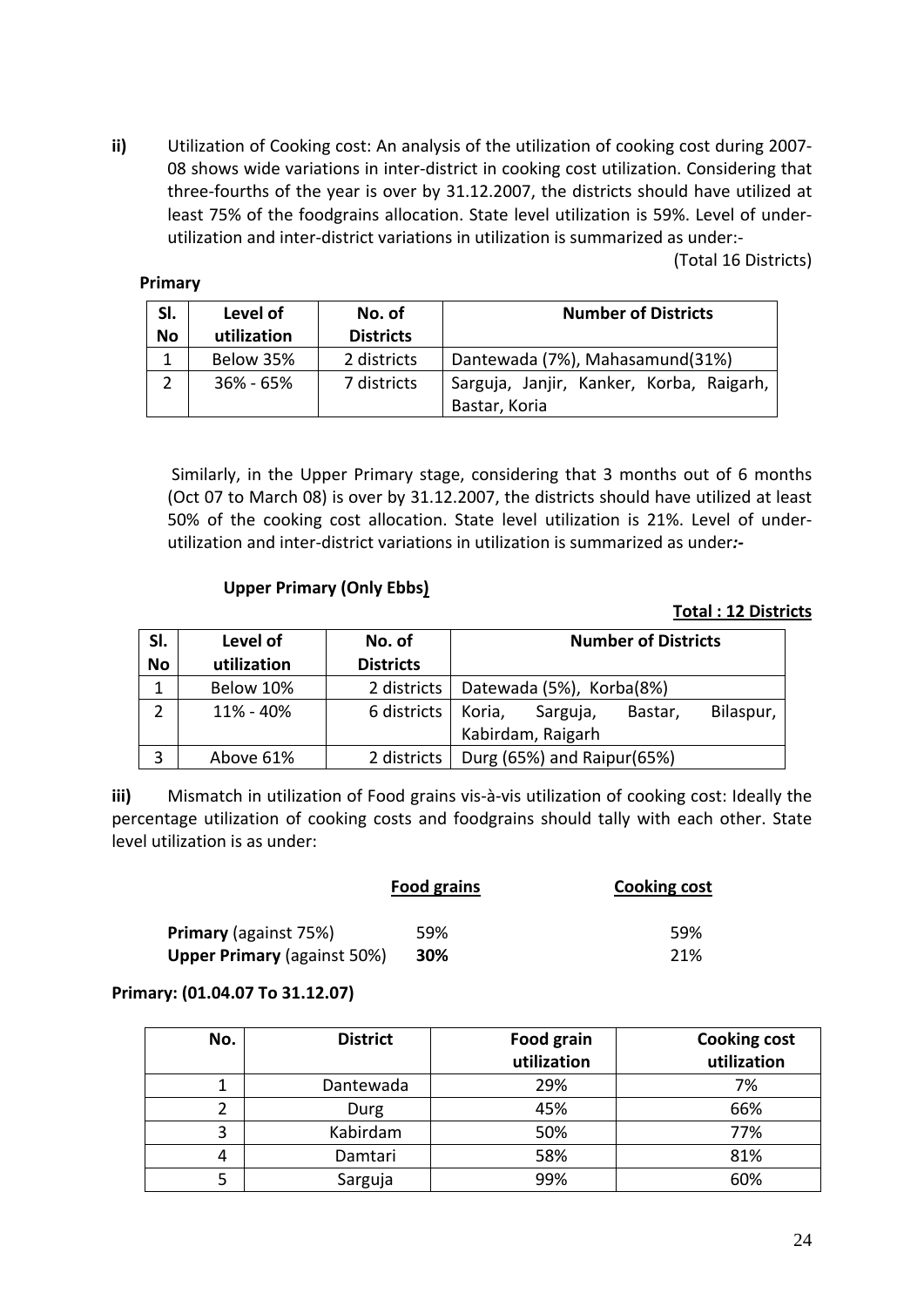### **Upper Primary: (01.10.07 To 31.12.07)**

| No. | <b>District</b> | <b>Food grain</b><br>utilization | <b>Cooking cost</b><br>utilization |
|-----|-----------------|----------------------------------|------------------------------------|
|     | Koria           | 50%                              | 17%                                |
|     | Dantewada       | 34%                              | 5%                                 |
|     | Jaspur          | 11%                              | 54%                                |

iv)Utilization of MME: A sum of Rs. 1.85 crore was released as Central Assistance towards MME cost for 2007‐08. The State Govt. reports expenditure of Rs. 1.14 crore as on 31.12.07. However, out of this expenditure, there is no expenditure towards "Head: Monitoring & Evaluation" which, is a crucial component of MME.

v) Construction of Kitchen sheds: Out of Rs. 33.41 crore of Central assistance released towards construction of 5,568 kitchen sheds during 2006‐07, the progress State achieved as on 31.12.07 is 0%.

vi) Procurement of Kitchen devices: A sum of Rs. 11.05 crore was released for procurement of kitchen devices in 22,098 schools during 2006‐07 and 2007‐08. The State Govt shows 0% progress.

vii) The State has never sent any QPRs so far even though 9 Quarters are over.

viii) Even though SSA data shows 14,048 children and 69,819 children enrolled under EGS and AIE centers respectively, the State Government shows 0 as enrollment in EGS and AIE centers under MDM Scheme. It appears that EGS and AIE centers are not being covered under MDM Scheme.

**9.5 MDM‐PAB Approvals:** After discussion, the number of children (both for primary and Upper-primary) and number of school days was approved by the Board for quantifying the Central assistance for Chhattisgarh for the Mid Day Meal for 2008‐09 at the existing norms, which was as under:‐

| <b>No</b> | <b>Details</b>                   | <b>Approval by MDM-PAB</b> |  |
|-----------|----------------------------------|----------------------------|--|
| 1         | No. of Children availing MDM     |                            |  |
|           | Primary                          |                            |  |
| 1.1       | Govt. + Govt. aided + LB schools | 22,08,519*                 |  |
| 1.2       | EGS                              | 0                          |  |
| 1.3       | <b>AIE</b>                       | O                          |  |
|           | <b>TOTAL</b>                     | 22,08,519*                 |  |
|           | <b>Upper Primary</b>             |                            |  |
| 1.4       | Govt. + Govt. aided + LB schools | 10,95,754                  |  |
| 1.5       | EGS                              | O                          |  |
| 1.6       | AIE                              | ∩                          |  |
|           | <b>TOTAL</b>                     | 10,95,754                  |  |
| 2         | No. of Working days              |                            |  |
| 2.1       | Primary                          | 206                        |  |
| 2.2       | <b>Upper Primary</b>             | 206                        |  |

\*80% of 27,60,649 - Enrollment in Govt., Govt. aided and Local body schools as per DISE 2006-07.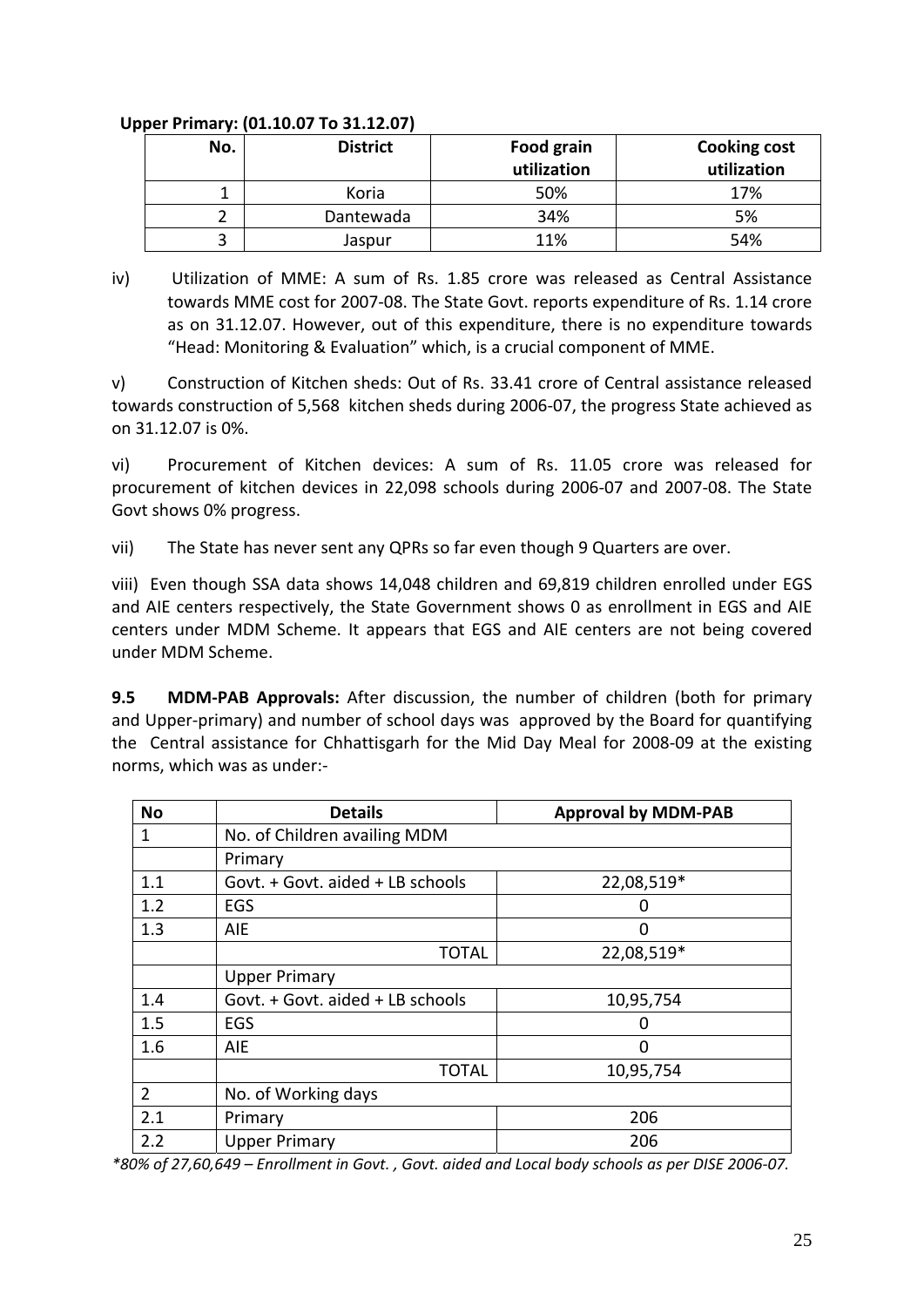# **10. TAMIL NADU**

**A. Primary**

10.1 Dr. Manivasan, Director, Social Welfare & Nutritional meal Programme Department, Govt of Tamil Nadu made a power point presentation on the MDM Annual Work Plan & Budget 2008‐09. Salient features of the presentation are summarized as under:‐

i) Mid Day Meal Scheme was introduced on  $1<sup>st</sup>$  July 1982, Puratchi Thalaivar MGR Nutritious Meal Programme and was initially implemented in Child Welfare Centres for pre‐ school children in the age group of 2 to 5 years and to primary school children in the age group of 5 to 9 years. Subsequently the scheme was extended to Nutritious Meal Centres in urban areas from 15‐9‐1982 and further extended to school students in the age group of 10 to 15 from September 1984. The students in 1 to V Standard do receive nutritious meal throughout the year (all 365 days) and those in the VI to X Standard receive the meal in all the school working days (220 days). As on 30.09.07, Mid Day Meal is being provided to 62,67,723 children through 41,663 Noon Meal Centers.

ii) Calorific / protein content: By way of usual nutritious meal like rice, dal, Vegetable, oil etc the children in the age group of 6 years to 15 years studying in Std I to X used to get 435.3 calories and 11.15 grams of protein per day. In addition to this, protein rich food such as three boiled eggs per week 20 grams of boiled potato on Fridays and 20 grams of cooked black bengal gram or green gram on Tuesdays provides additional 327.6 calories and 22.79 grams of protein per week. The nutritious meal along with protein rich food is provided to the students in the age group of 2 years to 10 years throughout the year and 220 days for the students in the age group of 11‐15 years. The nutritious meal is provided to the targeted children / students without any interruption in this State.

|                |                       |           | Cost of Qty |          | Protein    |
|----------------|-----------------------|-----------|-------------|----------|------------|
|                |                       | Quantity  | Recommended |          | content    |
| Sl.No          | Food item             | in grams) | (in Rs.)    | Calories | (in grams) |
| (1)            | (2)                   | (3)       | (4)         | (5)      | (6)        |
|                | Food grains           |           |             |          |            |
| $\mathbf{1}$   | Rice)                 | 100       | 1.00        | 340      | 8.00       |
| $\overline{2}$ | Pulses                | 15        | 0.38        | 50       | 3.20       |
| 3              | Vegetables(in leafy)  | 50        | 0.20        | 30       | 1.00       |
| 4              | Oil &fat              | 1         | 0.05        | 9        | 0.00       |
| 5              | Salt & condiments     | 1.9       | 0.09        | 0        | 0.00       |
| 6              | Fuel                  | 0         | 0.15        | 0        | 0.00       |
|                | Labour and other      |           |             |          |            |
| 7              | administrative charge | 0         | 1.15        | 0        | 0.00       |
| 8              | any other items       | 0         | 0.00        | 0        | 0.00       |
|                | i.Egg (3 eggs/week)   | 138       | 0.90        | 34.05    | 2.50       |
|                | ii.Black gram/Bengal  |           |             |          |            |
|                | gram                  | 20        | 0.06        | 9.9      | 0.59       |
|                | iii.Potato            | 20        | 0.03        | 2.8      | 0.05       |
|                | Total                 |           | 4.01        | 475.75   | 15.34      |

# **iii) Break‐up of nutrition content and cost of meal per child per day**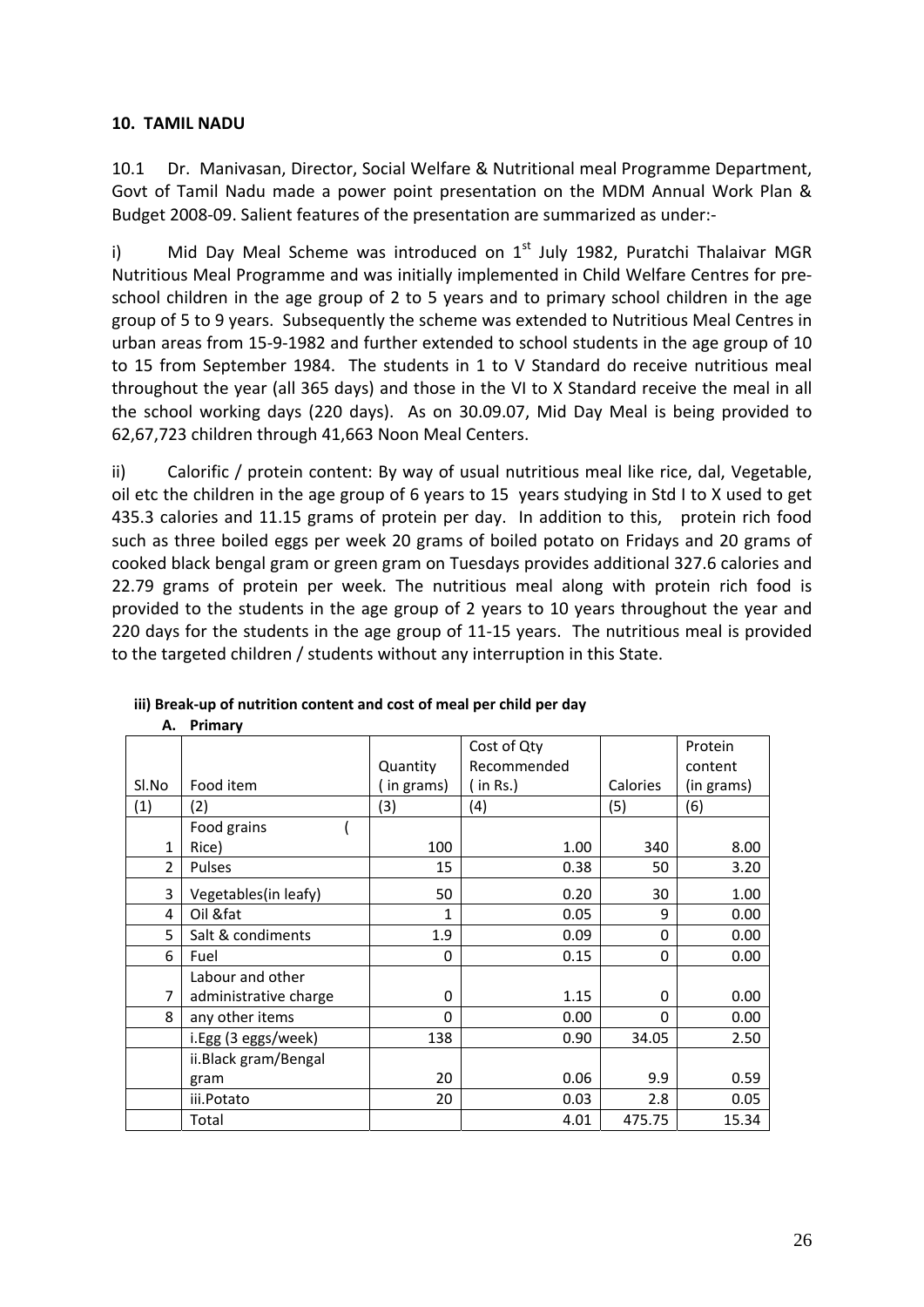#### **B. Upper Primary**

|                |                       |             | Cost of Qty |          | Protein    |
|----------------|-----------------------|-------------|-------------|----------|------------|
|                |                       | Quantity    | Recommended |          | content    |
| Sl.No          | Food item             | in grams)   | (in Rs.)    | Calories | (in grams) |
| (1)            | (2)                   | (3)         | (4)         | (5)      | (6)        |
|                | Food grains           |             |             |          |            |
| $\mathbf{1}$   | Rice)                 | 150         | 1.50        | 510      | 12         |
| $\overline{2}$ | Pulses                | 15          | 0.38        | 50       | 3.20       |
| 3              | Vegetables(in leafy)  | 50          | 0.20        | 30       | 1.00       |
| 4              | Oil &fat              | 1           | 0.05        | 9        | 0.00       |
| 5              | Salt & condiments     | 1.9         | 0.09        | 0        | 0.00       |
| 6              | Fuel                  | $\mathbf 0$ | 0.15        | 0        | 0.00       |
|                | Labour and other      |             |             |          |            |
| 7              | administrative charge | 0           | 1.15        | 0        | 0.00       |
| 8              | any other items       | 0           | 0.00        | 0        | 0.00       |
|                | i.Egg (3 eggs/week)   | 138         | 0.90        | 34.05    | 2.50       |
|                | ii.Black gram/Bengal  |             |             |          |            |
|                | gram                  | 20          | 0.06        | 9.9      | 0.59       |
|                | iii.Potato            | 20          | 0.03        | 2.8      | 0.05       |
|                | Total                 |             | 4.51        | 645.75   | 19.34      |

iv) Food grains management: The food grains allocated by Government of India is lifted from the Food Corporation of India by the Tamil Nadu Civil Supplies Corporation and stored in the Tamil Nadu Civil Supplies Corporation godown. The rice is supplied to the centre point and the supplies are normally made between  $10^{th}$  –  $25^{th}$  of every month.

v) Financial Management: Adequate funds are provided in the budget. The Director of Social Welfare release the required funds to the District Collectors by way of advance grants for every quarter. The District Collectors in turn releases funds to the Block Development Officers as advance grant. The Block Development Officers will release the funds to each every centre as advance grant.

vi) System for procuring cooking ingredients (fuel, condiments, oil, etc.): The Tamil Nadu Civil Supplies Corporation, a State owned agency is designated as Nodal Agency to supply food commodities required to Nutritious Meal Centres such as rice, dhall, oil, Black Bengal Gram and Green gram to Nutritious Meal Centres. The Nutritious Meal Organizers are permitted to purchase vegetables condiments and fuel locally using the funds provided as advance grant.

vii) School Health Programme: Apart from hot cooked meal, provision of micro-nutrients and administering of de‐worming medicines are giving to the children in the form of Ferrous Sulphate with Folic Acid, Folic Acid Tablet – IP, Vitamin "B" complex Tab NFI (Prophy lactic) & vitamin 'C' tablet. In addition, under School Health Programme for De‐worming cases, Albendazole 200 mg, Metronidazole‐IP 200 mg. are given to children. Double fortified salt (DFS) is used in the Mid Day Meal scheme in all districts of this State to control and prevent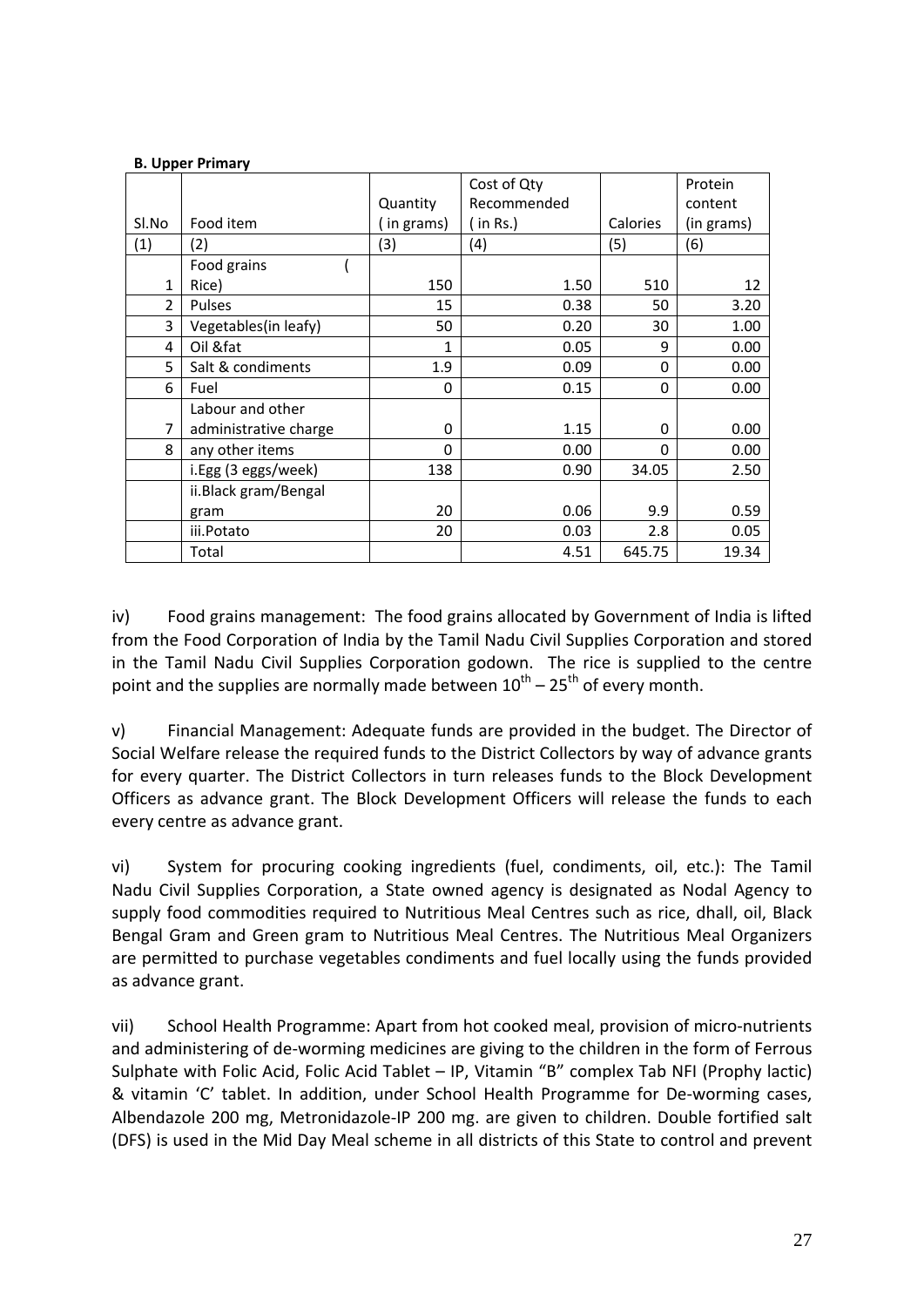iron and iodine deficiency / anemia which is the commonest nutritional disorder widely prevalent among children in the age group of 2‐15 years.

viii) Provision of exclusive manpower for MDMS**:** The Block Development Officers, Municipal Commissioners advertise the vacancy position locally and call for applications for appointment or Organisers, Cook and Assistants. Only women are eligible for the appointment of above posts. The person to be selected is from the locality in which the centre is located. Preference is given to widows, deserted and destitute widows. The Personal Assistant (NMP) to the District Collectors is designated the Appointing Authority for the posts of Cook and Assistants. The District Collectors are the appointing authority for the posts of Noon Meal Organizers.

|             | $NQ$ . OF NOON IVIE IN CENTERS = 41,003 |                                                         |  |  |  |
|-------------|-----------------------------------------|---------------------------------------------------------|--|--|--|
| Designation | No. of Staff                            | <b>Details of remuneration</b>                          |  |  |  |
| Organizer   |                                         | 41,209   Rs. 2792/- per month (In Non-Standardised time |  |  |  |
|             |                                         | scale Rs.1300-20-2000)                                  |  |  |  |
| Cooks       |                                         | 41,424   Rs.1360/- PM on consolidated pay               |  |  |  |
| Asst. Cook  | 41,127                                  | Rs.1030/- PM on Consolidated Pay                        |  |  |  |
| Total       | 1,23,760                                |                                                         |  |  |  |

 $No. of Mean Mach Contors = 41,663$ 

Retirement Benefits:

|                  | Lump sum | Spl P.F cum G.S. |
|------------------|----------|------------------|
| $- N.M.O$        | Rs.50000 | Rs.10000         |
| - Cooks          | Rs.20000 | Rs.10000         |
| - Assistant cook | Rs.20000 | Rs.10000         |

In case of death while in service Rs.1.50 lakhs will be disbursed to the legal heirs under FBF, compassionate ground appointment also to the women legal heirs.

**ix)** Monitoring: Monitoring Committees have already been constituted at village, block, and district level to monitor the supply of cooked Mid-Day meal, eggs, etc. The State Level Steering – Cum‐Monitoring Committee has also been constituted. Targets have been fixed for the following officials to inspect the number of Noon Meal Centres noted against them.

| S.No | <b>Designation</b>                | <b>Number of Centres</b> |
|------|-----------------------------------|--------------------------|
|      | <b>District Collector</b>         | 10 Centres per month     |
|      | PA (NMP) to District Collector    | 20 Centres per month     |
|      | Programme Officer                 | 30 Centres per month     |
|      | Child Development Project Officer | 60 Centres per month     |
|      | <b>Block Development officer</b>  | 40 Centres per month     |

The scheme is being monitored at Panchayat Level, Block level and District Level by the Panchayat President, Block Development Officer and District Collector respectively the system of monitoring is being watched at all levels. Moreover, Hon'ble Chief Minister has also taken up a review on the performance of Mid Day Meal programme twice during the current year ie. on 16‐07‐2007 and 20‐09‐2007 and appreciated the performance of the scheme. As the scheme is implemented well, the Hon'ble Chief Minister has further allotted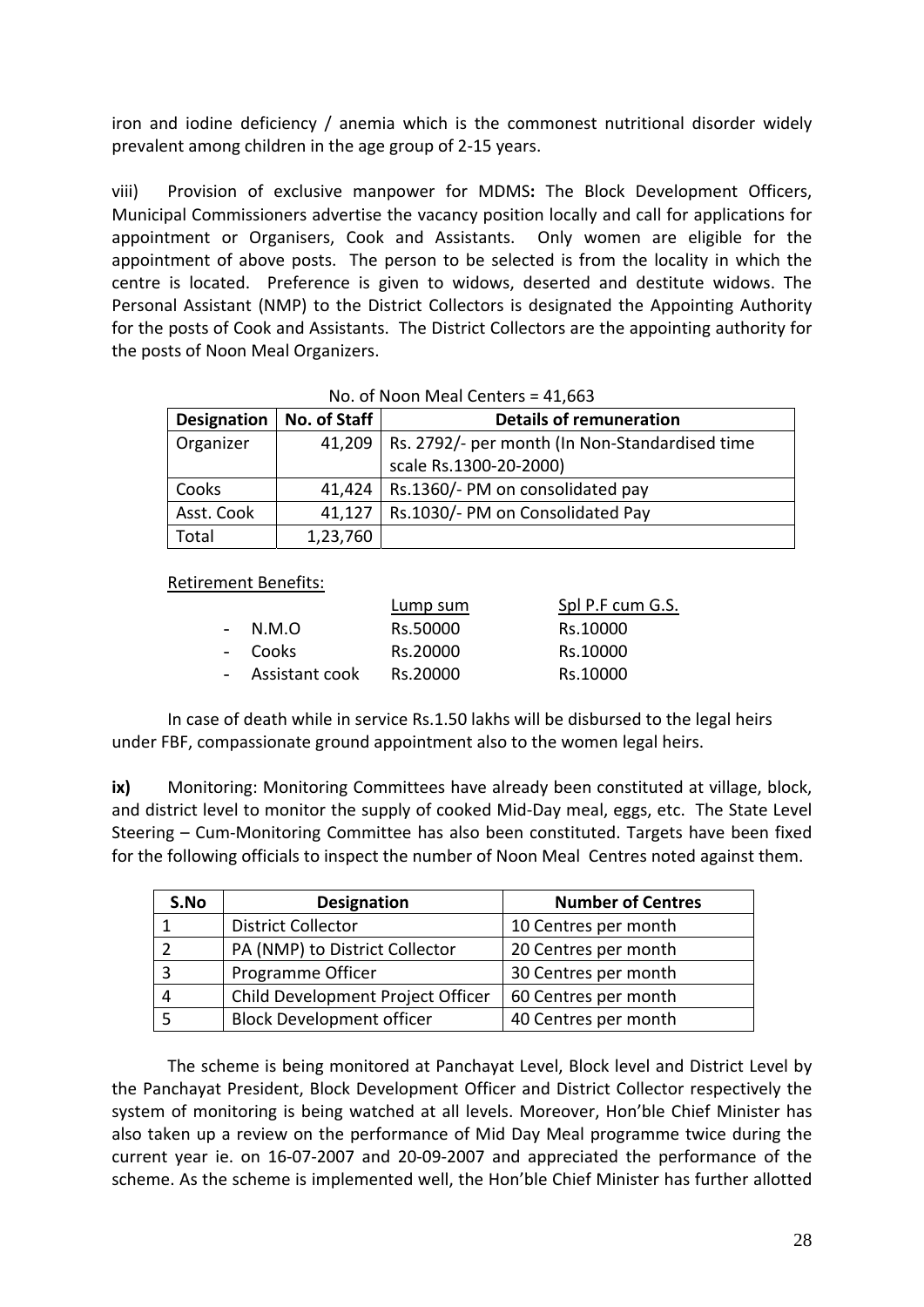a sum of Rs. 1 crore to implement the modernization of kitchens in nutritious meal centres at a cost of Rs.20000/‐ per centre.

**x)** Evaluation: The Government have entrusted the work of evaluation of Mid-Day-Meal programme with Avinashilingam University for Women, Coimbatore. The work is on progress. The evaluation report is expected by 31 March 2008

**xi)** NGO participation: NGOs, Civic Body Organizations (CBOs) SHGs are not engaged for implementation of Mid‐Day Meal Programme. Mothers are involved to watch the cooking and Serving of Mid Meal in the Schools. The Government has appointed Noon Meal Organiser, cook and Assistant in each Noon Meal Centre ever since the inception of the scheme, in 1982. As per State Policy Non-governmental Organisations has not been engaged for the implementation of Mid‐Day Meal programme. The programme is solely managed by the above personnel appointed by the State Government ever since the inception of the scheme. Elected representations of PRIs are included in the village level committee to monitor for programme.

**xii)** Best practices followed in the State:

- Double Fortified Salt was used in the Mid‐Day Meal programme in Goiter prone in 7 districts in this State.
- The Chief Minister of Tamil Nadu has announced the supply of third egg to the beneficiaries of PTMGRNMP and Child Centres in the age group of 2‐15 years to benefit 71 lakh children and one boiled egg to the children in the age group of 1‐2 years to benefit 2.40 lakh children in the Child Centres with effect from 15‐07‐2007. At present the school going children / preschool children is provided 3 eggs per week and they are getting 238.8 Calories and 19.5 gram of protein per week.
- The Government decided to modernize the Kitchens by providing LPG connection with gas stoves in the Mid‐Day‐Meal programme. The Government has so for provided Rs.5.81 crores to Modernize 5440 centres. It is proposed to provide a sum of Rs.2.24 crores to modernize 2350 nutritious meal centres during the year 2008‐ 09.
- A Comprehensive health care service provided to the students. All Thursday and all Saturdays are observed as school Health days and referral Days respectively – School Health cards have been printed and supplied to the students – up to December 2004 out of 40,308 targeted schools, 23892 schools was visited by the Medical Teams 41.7 lakhs children are benefited.

10.2 Secretary (SE&L) observed that the AWP&B 2008‐09 of Tamil Nadu, out of total enrollment of 44,53,537 in primary stage, the number of children availing Mid Day Meal is shown as 35,31,891. This works out to be around 79% of enrollment which is reasonable as a basis for making allotment.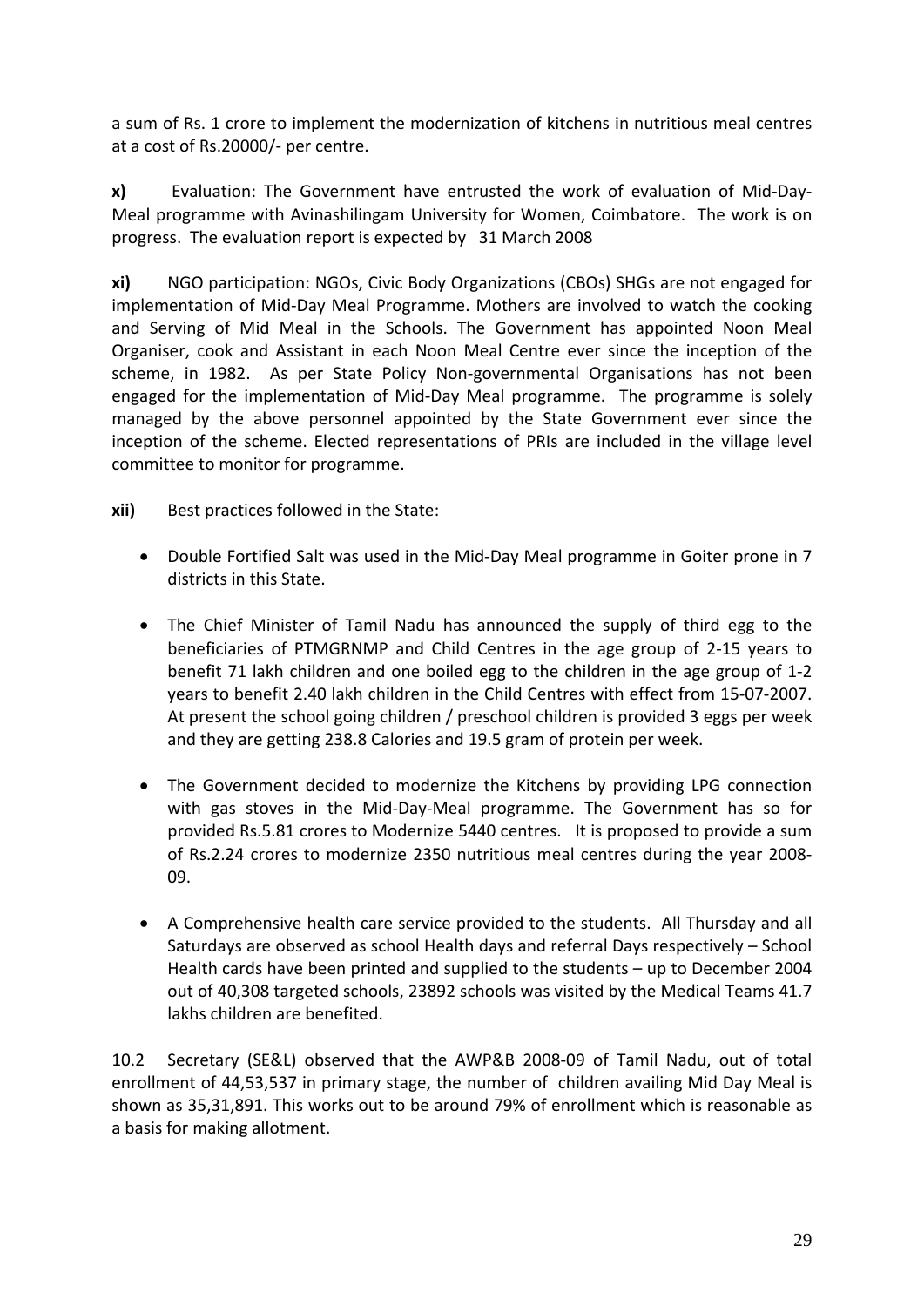10.3 Joint Secretary (EE‐I) stated that the State Govt. is providing Mid Day Meal for the classes I to X, i.e. coverage beyond classes VIII for which central govt. does not provide Central Assistance. Hence, she requested the State Govt. to ensure that the accounts for classes I to VIII and IX are maintained separately and that Central Assistance is utilized only for the classes I to VIII.

10.4 With regard to performance of the State in implementation of MDM Scheme during the period 01.04.07 to 31.12.07, Shri Ravi Ramachandran, Deputy Secretary, Ministry of HRD, Govt. of India brought the following issues, as highlighted in the appraisal note, to the notice of the State Government:‐ 

**i)** Utilization of Food grains: (01.04.07 to 31.12.07): An analysis of the utilization of foodgrains during 2007‐08 shows wide variations in inter‐district in food grain utilization. Considering that three‐fourths of the year is over by 31.12.2007, the districts should have utilized at least 75% of the foodgrains allocation. State level utilization is 59%. Level of under‐utilization and inter‐district variations in utilization is summarized as under:‐

### **Primary**

Total No. of Districts = 30

| SI.           | οf<br>Level   | No. of Districts | <b>Number of Districts</b>                                                                                                                                                                                          |
|---------------|---------------|------------------|---------------------------------------------------------------------------------------------------------------------------------------------------------------------------------------------------------------------|
| No            | utilization   |                  |                                                                                                                                                                                                                     |
|               | Less than 50% | 3 Districts      | Tiruvarur, Tuticorin and Kanniyakumari                                                                                                                                                                              |
| $\mathcal{P}$ | $51\% - 65\%$ | 18 Districts     | The Nilgiris, Coimbatore, Sivaganga, Villupuram,<br>Kancheepuram, Pudukottai, Madurai, Triuvallur,<br>Thanjavur, Virudhunagar, Trichy, Dharmapuri,<br>Dindigul, Erode, Namakkal, Tirunelveli, Ramanad,<br>Cuddalore |
| 3             | Above 65%     | 9 Districts.     | Salem, Nagapattinam, Vellore, Perambalur, Karur,<br>Krishnagiri, Tiruvannamalai, Theni, Chennai                                                                                                                     |

Similarly, in the Upper Primary stage, considering that 3 months out of 6 months (Oct 07 to March 08) is over by 31.12.2007, the districts should have utilized at least 50% of the foodgrains allocation. State level utilization is 20%. Level of under‐utilization and inter‐ district variations in utilization is summarized as under:‐

# **Upper Primary (Only Ebbs)**

| SI.         | Level<br>Οt   | No.<br>οf        | Number of Districts                       |  |
|-------------|---------------|------------------|-------------------------------------------|--|
| No          | utilization   | <b>Districts</b> |                                           |  |
|             | Less than 20% |                  | Namakkal, Sivaganga, Erode, Villupuram,   |  |
|             |               |                  | Tiruvannamali                             |  |
|             | Above 20%     | 6                | Perambalur,<br>Krishnagiri,<br>Cuddalore, |  |
|             |               |                  | Karur, Dharmapuri, Salem                  |  |
| ΤΟΤΑL<br>11 |               |                  |                                           |  |

**ii)** Utilization of Cooking cost**:** State Govt. uniformly showed utilization of cooking cost as 72% which obviously are figures of fund releases from the State level and not actual district‐wise utilization. The State Govt. is requested to provide this information at the earliest. Similarly, in the Upper Primary Stage also State Govt. uniformly showed the utilization as 50% of the allocation. This may not be reflecting actual expenditure at School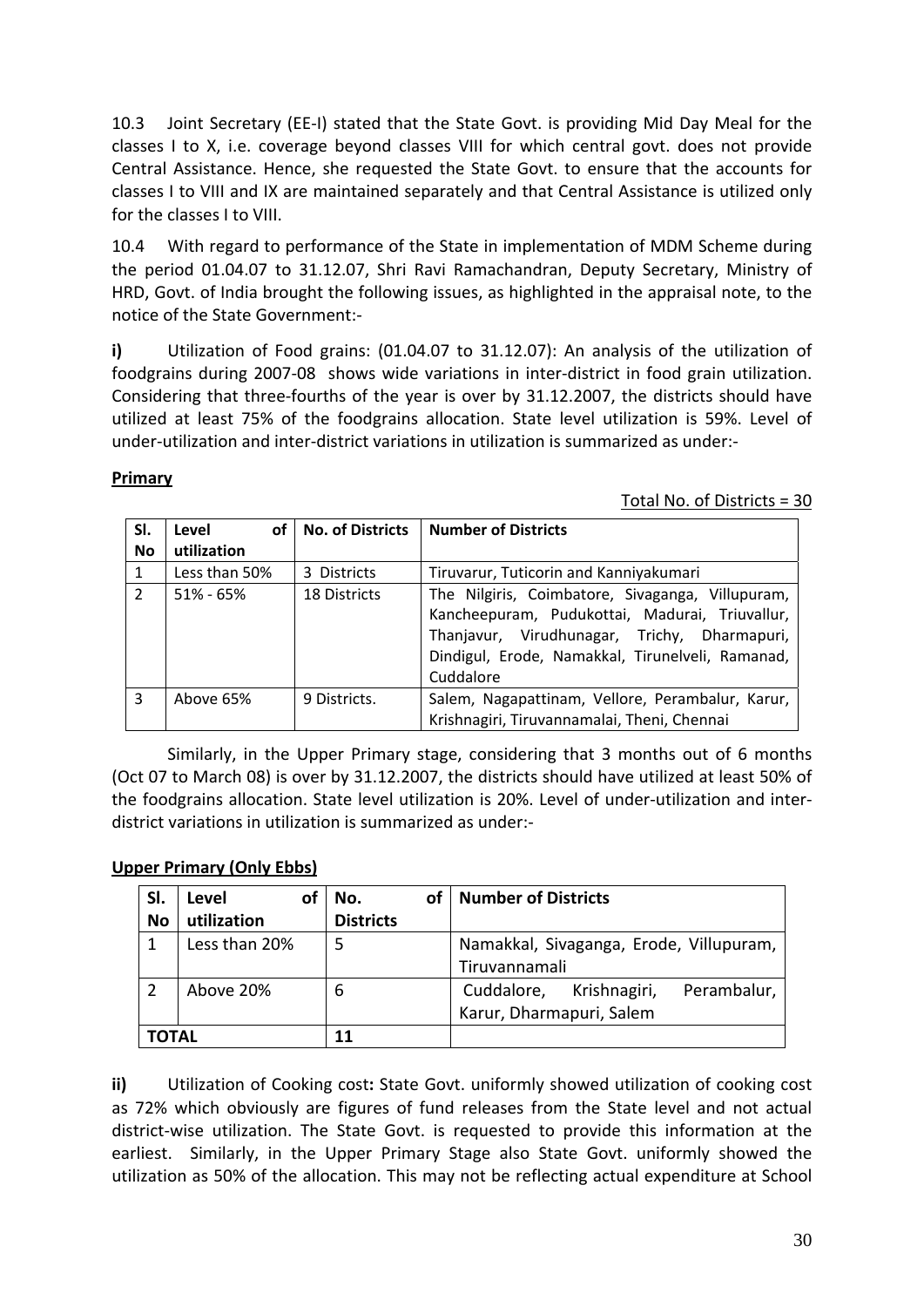level. State Govt. is requested to furnish the actual expenditure at school level immediately. State Govt. was requested to critically review the position, and to take corrective immediate steps on a regular basis wherever large scale discrepancies exist. State Govt. was also requested to send an Action Taken Report to the Govt. of India at the earliest.

**iii)** Utilization of MME: A sum of Rs. 228.68 lakh was released as Central Assistance towards MME cost for Primary Stage but State Govt. has informed that allocation of 2007‐ 08 under MME is Rs. 69.56 lakh. Out of this they have utilized Rs. 31.19 lakh. State Govt. is requested to examine this matter and take necessary steps to receive the balance amount of MME released by Govt. of India and utilize the same for the purpose of MDM Scheme.

10.5 After discussion, the number of children (both for primary and Upper‐primary) and number of school days was approved by the Board for quantifying the Central assistance for Tamil Nadu for the Mid Day Meal for 2008-09 at the existing norms, which was as under:‐

| <b>No</b>      | <b>Details</b>                   | <b>Approval by MDM-PAB</b> |
|----------------|----------------------------------|----------------------------|
| 1              | No. of Children availing MDM     |                            |
|                | Primary                          |                            |
| 1.1            | Govt. + Govt. aided + LB schools | 35,19,354                  |
| 1.2            | EGS                              | 6,006                      |
| 1.3            | AIE                              | 6,531                      |
|                | <b>TOTAL</b>                     | 35,31,891                  |
|                |                                  |                            |
| 1.4            | Govt. + Govt. aided + LB schools | 18,18,796                  |
| 1.5            | EGS                              | 10,960                     |
| 1.6            | AIE                              | 1,314                      |
|                | <b>TOTAL</b>                     | 18,31,070                  |
| $\overline{2}$ | No. of Working days              |                            |
| 2.1            | Primary                          | 214                        |
| 2.2            | <b>Upper Primary</b>             | 210                        |

Meeting ended with a word of thanks to the Chair.

**‐‐oOo‐‐** 

**(K.K. Sharma)** Under Secretary to the Government of India Tele: 011‐23388037 Fax No. 011‐ 2338 2394